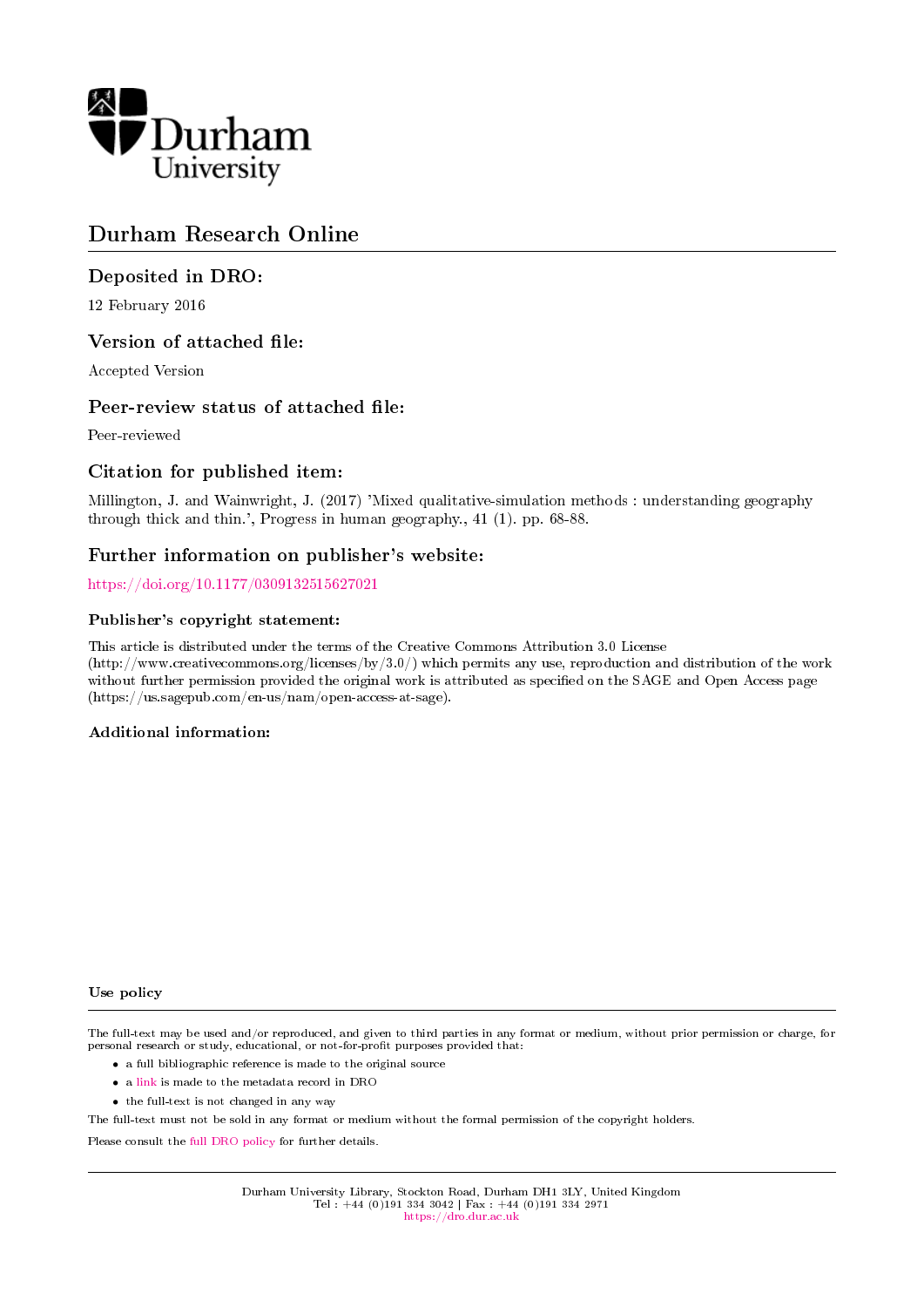# **Understanding geography through thick and thin: Mixed**

# **qualitative-simulation methods**

### **Abstract**

 Across geography there has been variable engagement with the use of simulation and agent- based modelling. We argue here that agent-based simulation provides a complementary method to investigate geographical issues which need not be used in ways that are epistemologically different in kind from some other approaches in contemporary geography. We discuss how the heuristic and dialogic uses of agent-based simulation models might foster greater engagement beyond the areas of human geography in which it has been adopted. In particular, we propose mixed qualitative-simulation methods that iterate back-and-forth between 'thick' (qualitative) and 'thin' (simulation) approaches and between the theory and data they produce or suggest. These mixed methods are based on the notion of simulation modelling as process and practice; a way of using computers with concepts and data to ensure social theory remains embedded in day-to-day geographical thinking. 

 **Keywords:** agent-based; simulation; modelling; mixed methods; explanation; agent-based model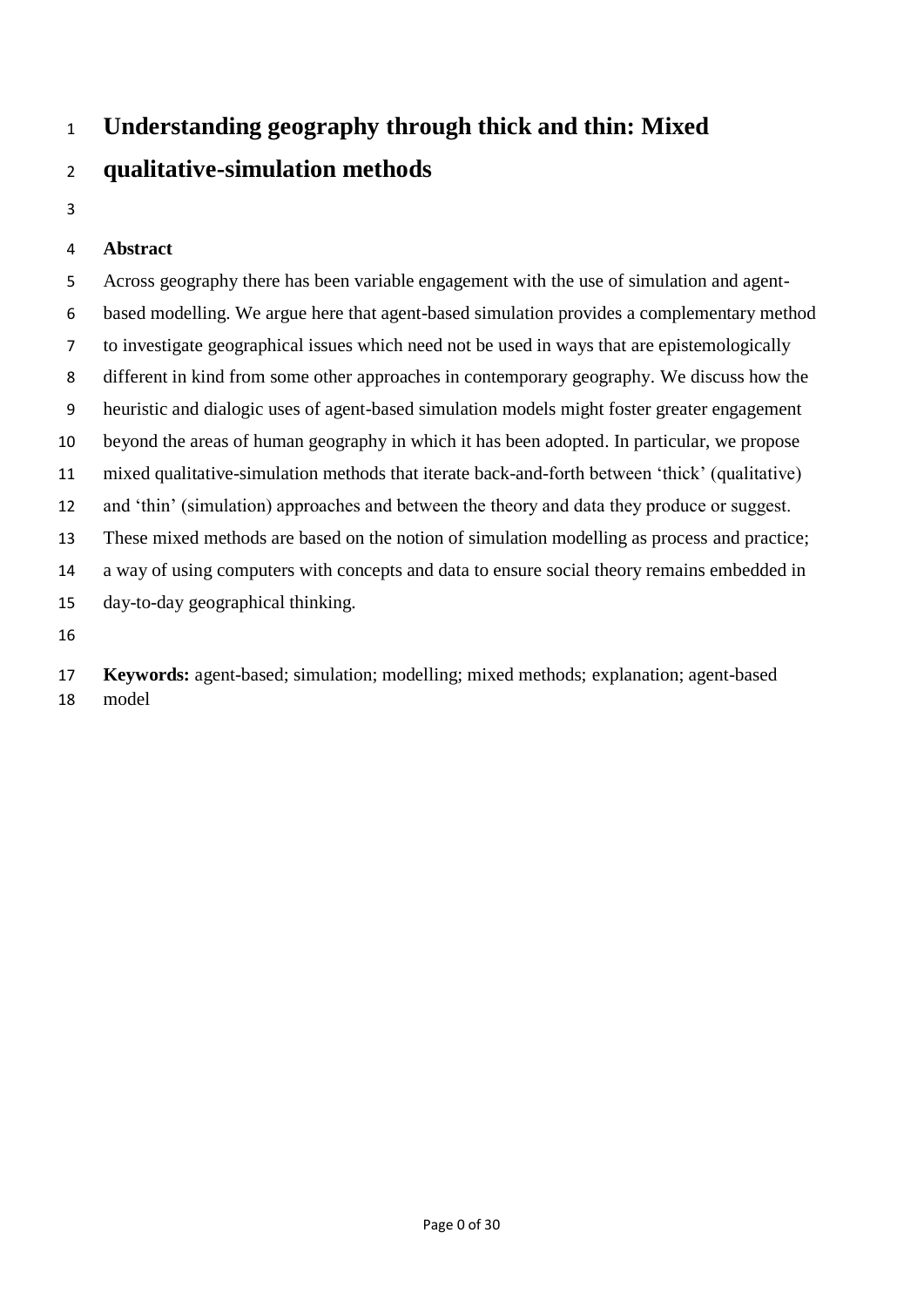*"It is important to change perspectives so that different methods are seen to be complementary,* 

*emphasising the additive rather than divisive attributes of quantitative methods, qualitative* 

- *methods and visualisation (mainly GIS and cartography). For example, modelling and*
- *simulation would benefit by incorporating behavioural rules, values, norms and perceptions in*
- *models. Agent-based modelling provides a point of departure."* (ESRC, 2013: 16)
- 

### **Introduction**

 Identifying appropriate methods and tools has long been a central challenge for understanding and representing geography. Whereas in some sub-disciplines and countries, technical and quantitative methods have been embraced (such as in the US), in others qualitative and quantitative approaches have become divorced (such as in the UK). For example, a recent benchmarking report applauded human geography in the UK for being conceptually innovative and diverse, but at the same time noted low rates of use and training in quantitative and technical methods and tools (ESRC, 2013). That same report went on to argue that to counter a growing methodological divide between human and physical geography, the additive attributes of multiple methods (qualitative, quantitative, visualization) should be emphasised so that they are seen as complementary, including the use of modelling and simulation (see quote above). The potential value of these newer approaches may not be immediately apparent for those whose initial encounters have been couched in terms of technical possibilities or which seem to lack a complementary perspective or epistemology to their own. Consequently, here we examine how one approach in geography that uses currently available computer-simulation methods can play a number of epistemic rôles similar to many epistemic frameworks in common use elsewhere in the discipline. This approach is a form of computer simulation known as agent-based modelling, the tools of which are known as agent-based models (ABM). It is important to highlight that our concern here is not specifically with 'models' but about representation, understanding and practice in geography. If contemporary forms of modelling and simulation are to be useful (and used) for understanding and representing geography, it is important that we recognize how they can be used in ways that are complementary to existing interpretative, heuristic and dialogic approaches. Looking to the future in the late 1980s, Macmillan (1989: 310) suggested that if a conference on models in geography were to be held in 2007: "there can be little doubt that the subjects under discussion will be computer models, although the adjective will be regarded as superfluous". Here, in the future, part of our argument is that far from being superfluous, it is important that we distinguish between our theories and conceptual models on the one hand and the tools used to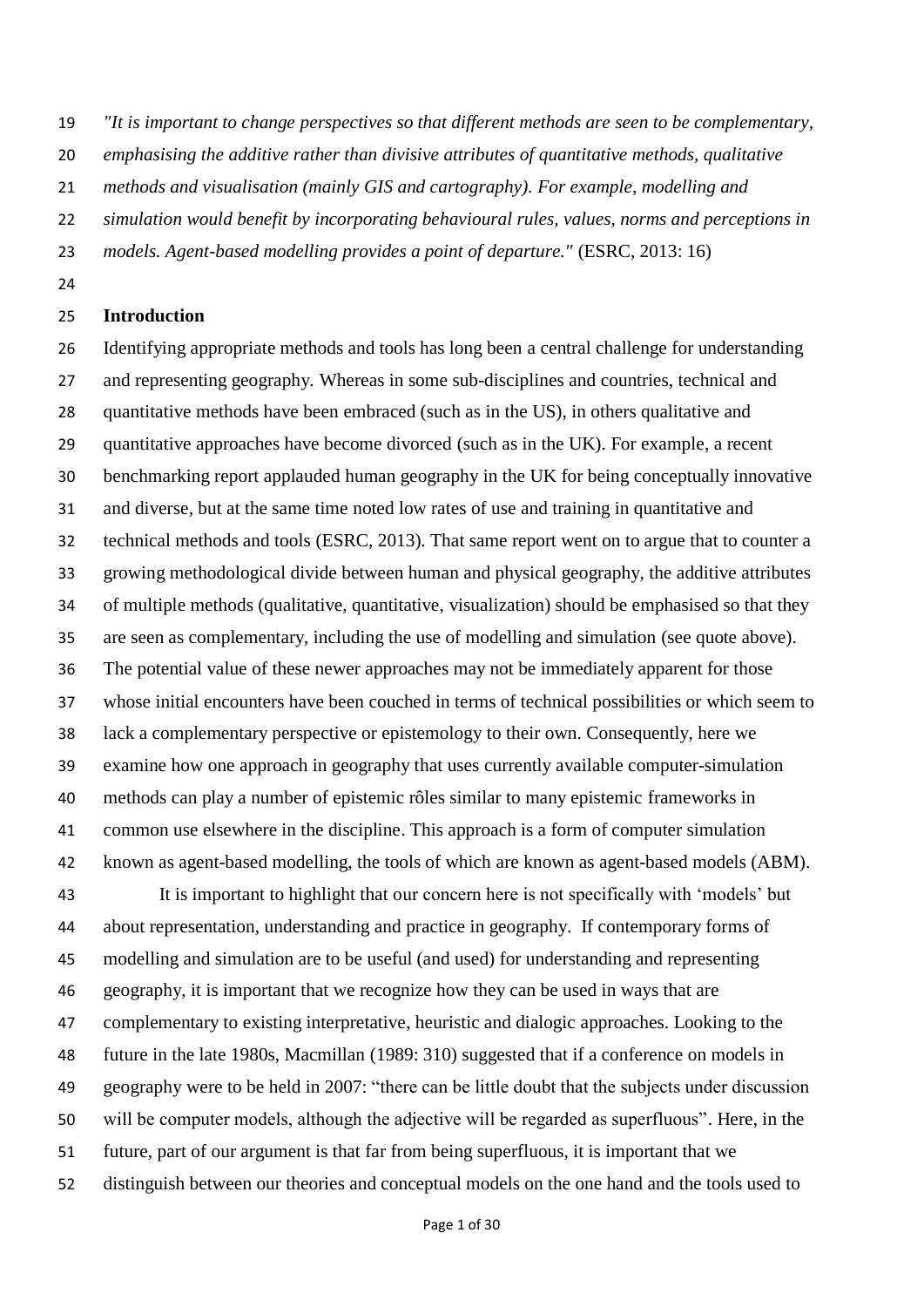implement, investigate and explore them on the other. For example, in computer-simulation modelling, a conceptualization of some target phenomenon (i.e. a conceptual model) is specified in code (i.e. as a formal model) that can be iteratively executed by a computer (i.e. simulated) to produce output that can be examined to understand the logical consequences of the conceptualization. Although conceptual model (generated in our minds) and formal model (computer code) might be conflated as 'computer model', their distinction is key for identifying rôles computer-simulation modelling can play in understanding (at least some) geographical questions. Distinguishing conceptual and formal models in this way highlights the important distinction between simulations in the computer and what modellers learn through the process and practice of model*ling*. Understanding comes from elucidating the fundamental qualitative features of the target phenomena, identifying which computer outputs are artefacts of the simulation and which are a trustworthy representation, thereby enabling creation, development and evaluation of theory, identification of new data needs and improvements in understanding as the practice of modelling proceeds.

 We argue here that agent-based simulation provides a complementary method to investigate geographical issues but which need not be used and understood in ways that are epistemologically different in *kind* from some other approaches in contemporary geography. However, a review of the literature shows that in geography (as defined by ISI Web of Knowledge Journal Citation Reports) papers discussing agent-based simulation approaches are concentrated in a few technically orientated and North American journals (Figure 1), with more than 50% of papers in only three journals (*International Journal of Geographical Information Science*, *Computers Environment and Urban Systems*, and *Annals of the Association of American Geographers*). To consider how and why simulation might become more widely used 76 across (human<sup>1</sup>) geography we discuss its heuristic and dialogic attributes and suggest greatest additive benefits will come from mixed methods that combine both qualitative and simulation approaches.

### **Representations of Geography**

 Agent-based simulation is one computer-simulation framework some geographers have used to explore the intermediate complexity of the world (Bithell et al., 2008). The agent-based framework can flexibly represent (our conceptual models of) multiple, discrete, multi-faceted,

<sup>&</sup>lt;sup>1</sup> Our discussion here is primarily with human geographers but many of our broader points are also relevant to physical geographers (and see Wainwright and Millington 2010 for a discussion with physical geographers).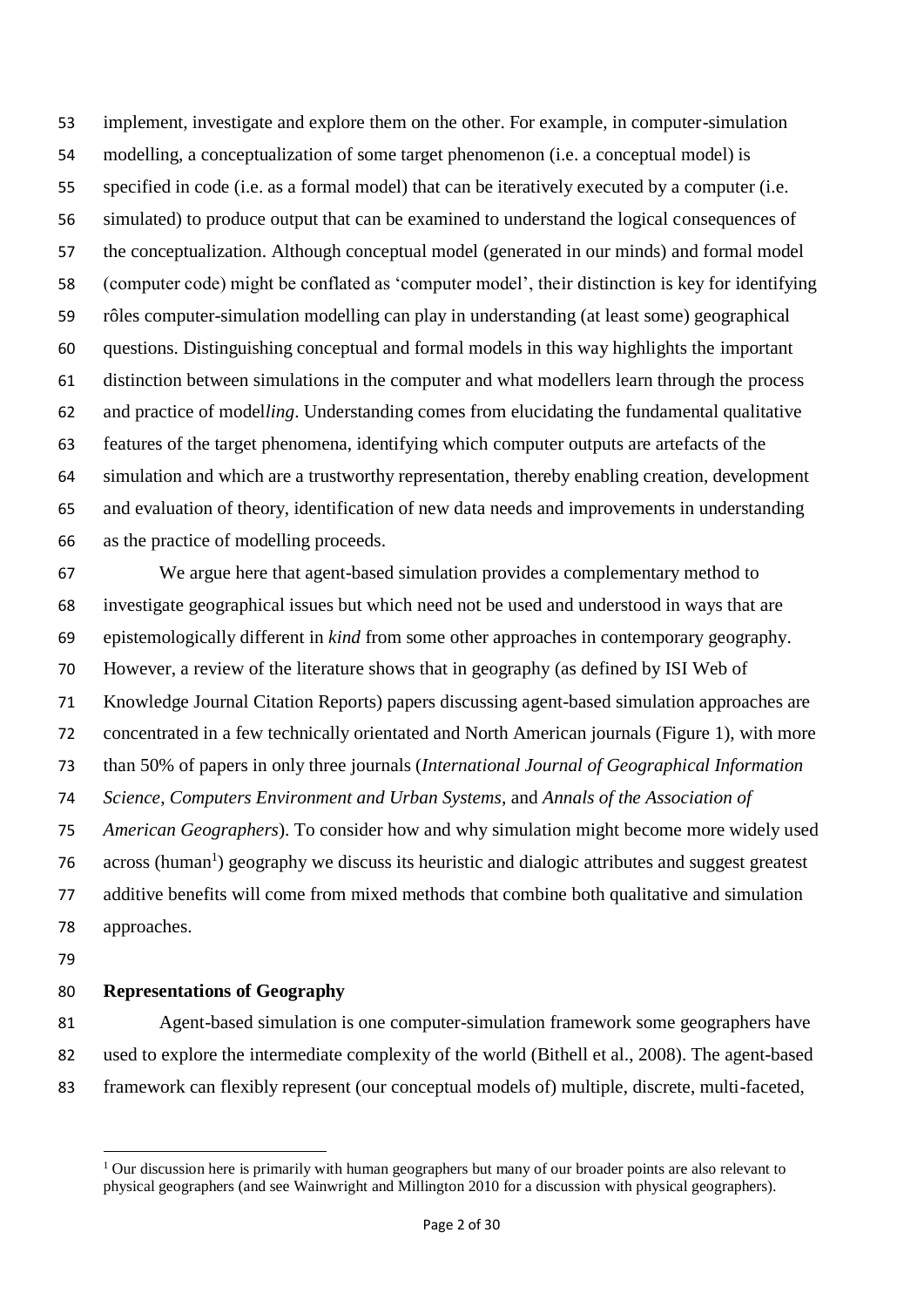heterogeneous actors (human or otherwise) and their relationships and interactions between one another and their environment, through time and space. At their most basic, an agent in this simulation framework is an individuated object with unique defined attributes (e.g. location, age, wealth, political leaning, aspirations for children) capable of executing context-dependent functions that may change the attributes of themselves and others (e.g. move house or not depending on whether you like your current neighbourhood, chop down a tree or not depending on whether you need fuelwood, get married or stay single depending on your preference or social circumstances). Thus, the properties of these simulation frameworks permit us to represent the world as being constituted by autonomous individuated objects with causal powers that may (or may not) be activated depending on the particular circumstances of the object. In this way, these objects, known as 'agents', can be thought of providing a means to represent our abstracted understandings of human agency. The combination of an agent-based conceptual model and the computer code used to specify that conceptual model for simulation is frequently known as an agent-based model (ABM).

 There is not space here, and neither is it our desire, to provide a thorough review of the literature on ABM (several reviews of which already exist and to which we refer below). However, it is useful to consider how the potential representational flexibility of ABMs is often highlighted by invoking a typology that by characterizes them across a spectrum from highly simplified, data-independent and place-neutral to intricate, data-dependent and place-specific (e.g. O'Sullivan, 2008, Gilbert, 2008). Models at the simple end of the spectrum, are usually not intended to represent any specific empirical target but instead are used to demonstrate or explore some essential or ideal properties of it (Gilbert, 2008). The roots of this approach using agent-based simulation are in the exploration of complexity theory, emergence and complex systems adaptive systems (Holland 1995, Miller and Page 2007). A prime example that many geographers may be familiar with is Thomas Schelling's model of segregation (Schelling, 1969). Although originally a conceptual model implemented on a draughts board using black and white draughts, the conceptual model can be readily implemented in computer code as a formal model for fast iteration with many variations in rules and assumptions (e.g. Grauwin et al., 2012; Portugali et al., 1997). Schelling wanted to examine how and why racial segregation in US cities might occur as the result of individuals' preferences for living in neighbourhoods with a given proportion of people of the same racial identity. With a highly simplified model he began to understand how races might become extremely segregated if agents' tolerances are biased only slightly towards their own racial identity and even if the population as a whole prefers some level of racial diversity in their local neighbourhood. Disregarding many potential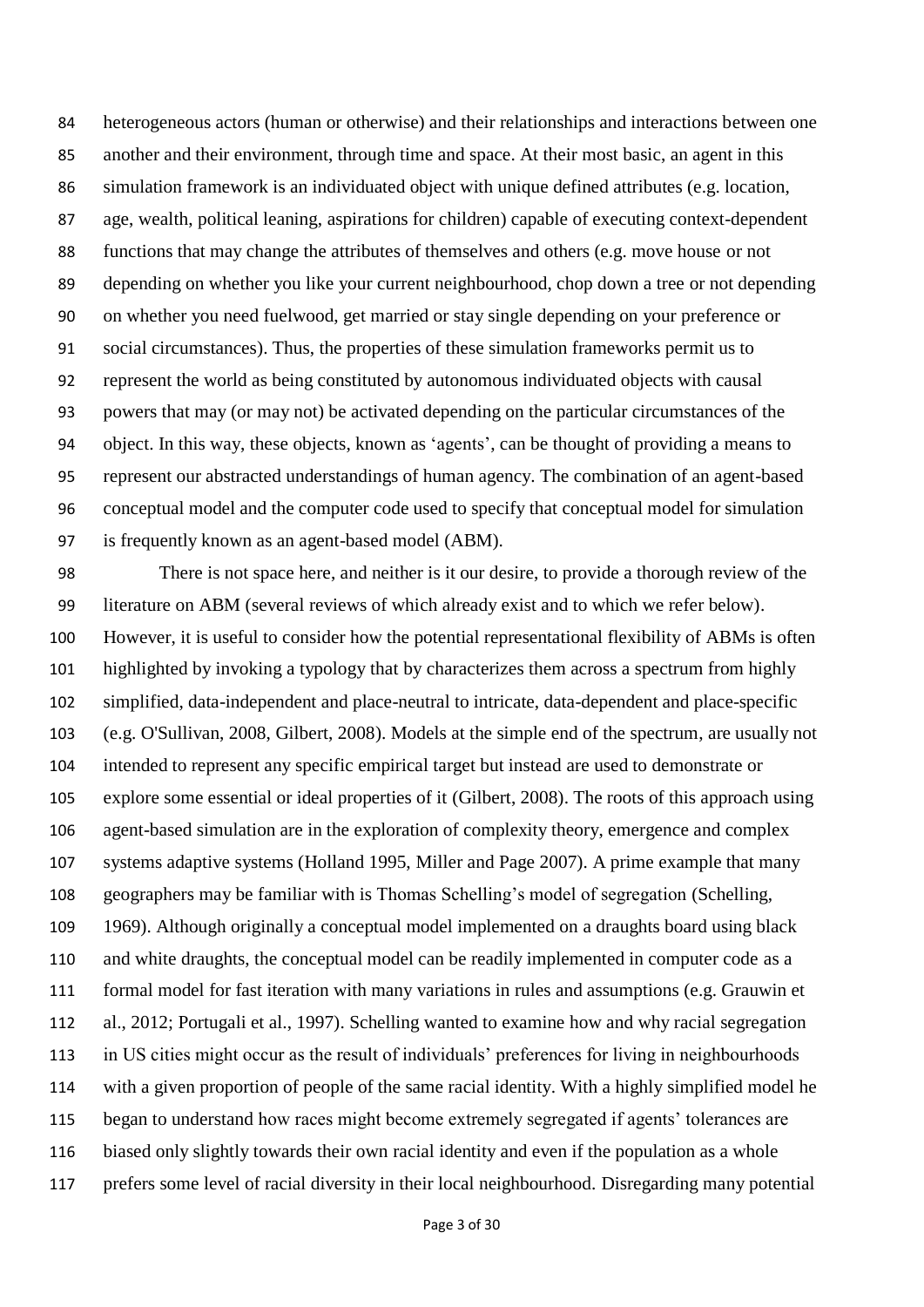influences on where people might want or are able to live (e.g. wealth, class, aspiration, mobility), Schelling's model simply assumed individuals have a sole goal to live in a location with a specified proportion of neighbours of the same race and that individuals keep moving until their desired neighbourhood is realized. In other words, it is an emergent property of the Schelling model that there need not be significant bias in agents' preferences to produce a highly segregated pattern of settlement. This interpretation does not close off other possible interpretations, but does provide the basis for further investigation of the question that would not have occurred without the development of the model.

 In contrast, intricate models aim to be more realistic-looking (e.g. simulating specific places) or are developed with instrumental or predictive motivations, but even these intricate models are far from reaching the rich detail of the world. Many examples in geography at this more detailed end of the spectrum include those that represent the interactions of humans with their physical environment (e.g. Deadman et al., 2004; Evans and Kelley, 2008). The aim at this end of the representational spectrum is not necessarily to build on concepts of complexity theory as above, but to use the flexible representation that ABM affords to represent human- environment interactions. In one prominent example, An et al. (2005) explored how interactions of household dynamics and energy demands influence panda habitat in the Woolong Nature Reserve, China, using an ABM that combined remotely sensed satellite data, stated preference survey data about willingness to pay for new energy sources (i.e. switching to electricity from fuelwood), and demographic data about household composition and change. Satellite imagery was used to define the physical environment spatially, stated preference data were used to define household decisions about energy-source choices, and demographic data were used to represent changes in household composition through time. Thus, the ABM represented actors at two organizational levels (individual people and the households they combine to compose), situating these representations, their simulated decisions (e.g. where to search for fuelwood), and (changing) compositions within a spatially explicit representation of a heterogeneous forest landscape (complete with forest-growth model).This representation allowed the authors to identify counter-intuitive effects of individuals' decisions about location of fuelwood collection on panda habitat and enabled understanding of the rôles of socioeconomic and demographic factors important for conservation policies.

 Examples such as this have led to optimistic views about the possibilities of agent-based simulation for understanding and representing geography. Several reviews and commentaries have examined how ABM may be useful as a framework for integrating geographical 151 understanding, touching on several of the points we make here (e.g. Bithell et al., 2008;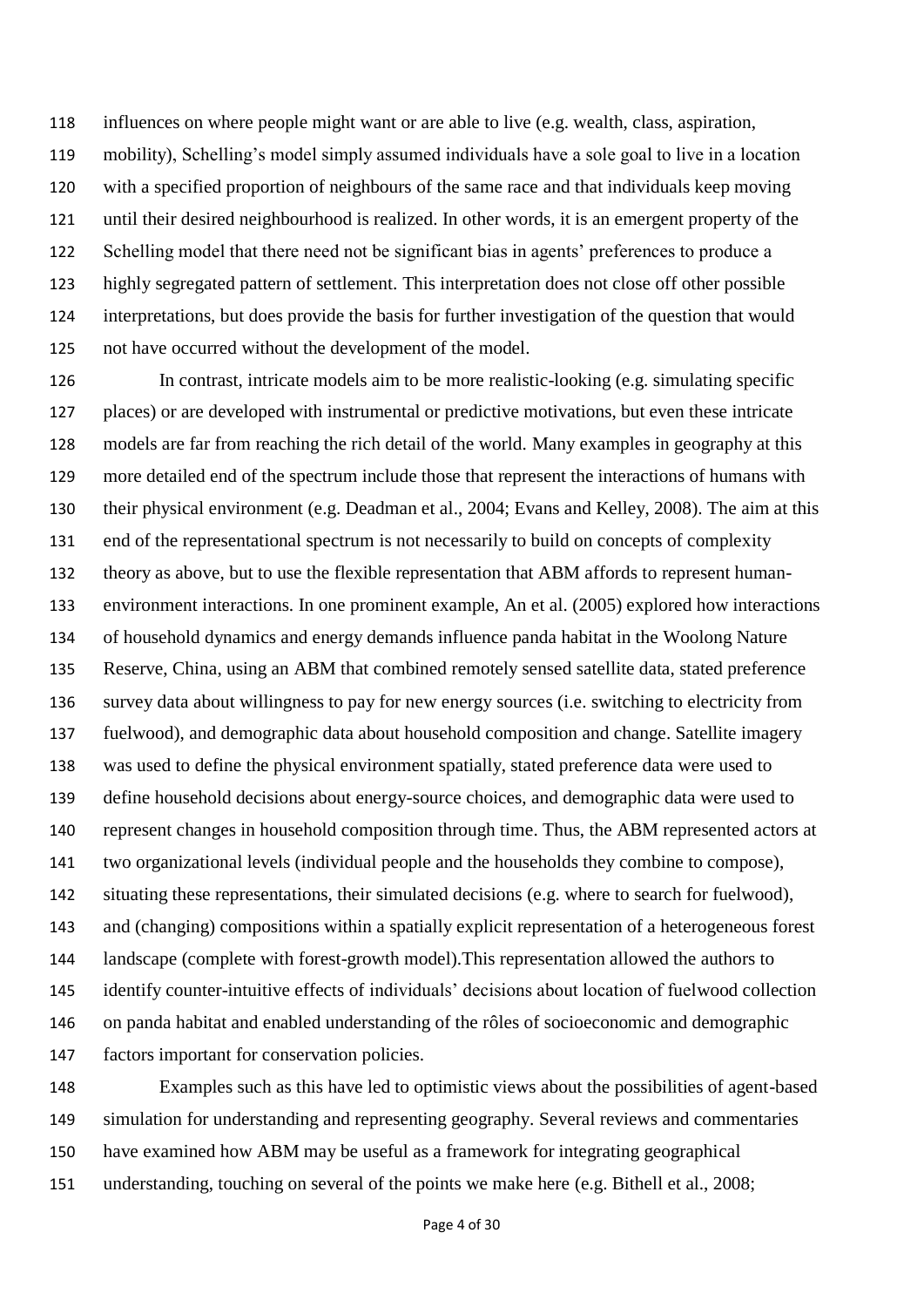Clifford, 2008; O'Sullivan, 2004, 2008; Wainwright, 2008; Wainwright and Millington, 2010). Although the view has been optimistic, adoption has been focussed in a few particular areas of geographical study (Figure 1). Despite interest in some quarters (e.g. studies of land-use change), many geographers have been cautious about exploring the use of agent-based simulation for examining more interpretive social, political and cultural questions. These questions include, for example, how people understand their (social) world, how those understandings are constrained by their spatial, social and/or environmental contexts, and how partial understandings may influence social dynamics. The reasons for this reticence are likely numerous; as Waldherr and Wijermans (2013) have found, criticisms of ABM range from models being too simple to being too complex and from suffering insufficient theory to suffering insufficient empirical data (also see Miller and Page 2007 for possible criticisms of computational approaches). In geography it may also be, on the one hand, because the distinction between simulation and (statistical, empirical) quantitative approaches has not been clearly articulated, but nor, on the other hand, has a sufficient counter to criticisms of simulation's simplified representation relative to (interpretive, ethnographic) qualitative approaches. Before moving on to discuss the epistemological complementarities of simulation to qualitative approaches, we address these points.

### *Incomplete Representations*

 The disaggregated representation of ABM described above can be distinct from the aggregating and generalizing tendencies of many statistical or analytical models (Epstein 1999; Miller and Page 2007; but contrast this with developments in microsimulation, e.g. Ballas *et al*., 2007). Statistical models, fitted to data that enumerate measured variables, allow general inferences about populations based on samples. However, these inferences are dependent on what data are, or can be, collected and subsequently the determination of what the measured variables represent. Thus in quantitative approaches, data often determine what models can be investigated and come to dominate the ideas or conceptualizations of how the world is structured (Sayer 1982). In contrast, because agent-based-simulation frameworks use software objects with multiple attributes and methods they provide an opportunity to shift the focus from quantitative generalization to abstracted concepts. This is not to argue that quantitative data and generalization are not used in ABM (many ABM are strongly data-driven and do use statistical methods to set their initial conditions and parameterize relationships), nor that there are no barriers to representing some conceptual models in the computer. Rather, we wish to emphasise how alternative representations can be produced that start from concepts and not from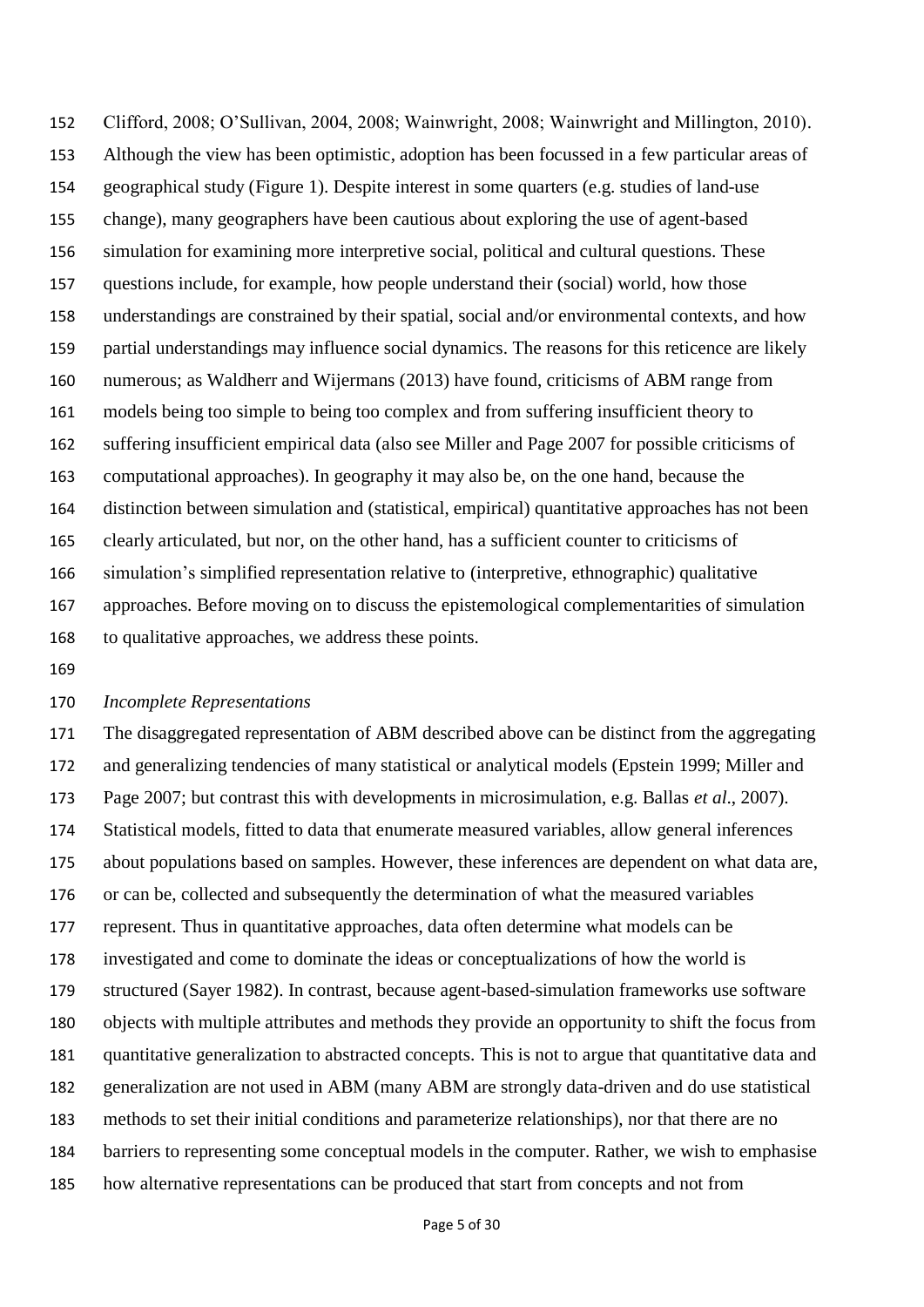measurements. Such representations help to negotiate criticisms aimed at proponents of approaches that were advocated during Geography's Quantitative Revolution (e.g. Harvey 1972) and share more in common with ideas that emerged from complexity theory (Holland 1995). For example, agent-based simulation enables a move beyond considering only quantitative differences between actors with identical goals (e.g. perfectly economically rationality) to representing qualitative behavioural differences between actors, not only in terms of goals (e.g. social justice or environmental sustainability) but also in terms of the need to balance multiple goals. Actors with qualitatively 'imperfect' behaviour that accounts for individual fallibility (e.g. destructive or error-prone), variation in perspectives (e.g. 'satisficing' rather than optimising; Simon, 1957) and numerous other socially mediated behaviours (e.g. cooperative, altruistic, imitative) can be represented (e.g. see Macy and Willer 2002). Agents need not necessarily correspond to individual humans and within the same simulation the behaviours and interactions between collectives such as families, households, firms or other institutions can be represented (e.g. as used by An et al. 2005).

 To continue to build on Sayer (1992), ABMs are abstract in the sense that they are 'distinct from generalizations'; they can be representations of autonomous individuated objects with causal power. Now, it is clear that simulation modellers' abstractions in this sense (whether ABM or otherwise) are 'thinner' than many other qualitative approaches (e.g. ethnographic) in geography that often aim to produce 'thicker', richer descriptions of empirical events and relationships. Simulation models are simplified and incomplete representations of the world, and are thin in the sense that the characteristics and attributes of their abstracted objects do not account for all possible corresponding characteristics and attributes in the real 208 world, nor all possible interactions, reactions and changes<sup>2</sup>. ABM lack much of the detail that makes understanding their targets so difficult in the real (social) world through more traditional qualitative, interpretive approaches. But the difference in detail and completeness between ABM and representations that an intensive qualitative study might produce is in degree rather than in kind; epistemologically modellers' abstractions can still be useful because simulated representation of interactions between abstracted objects can produce their own contextual circumstances. For example, in Schelling's model the movement of agents changes the racial composition of other agents' neighbourhoods (possibly causing them to move), and in the Chinese human-environment model agents modify the environment spatially with subsequent

 $\overline{a}$ 

 Using this definition, quantitative/statistical approaches would also be 'thin'. However, our thick-thin distinction here is specifically aimed at representation of behaviours in heterogeneous circumstances, which many quantitative approaches are not so well-suited to examine because of their aggregating tendencies.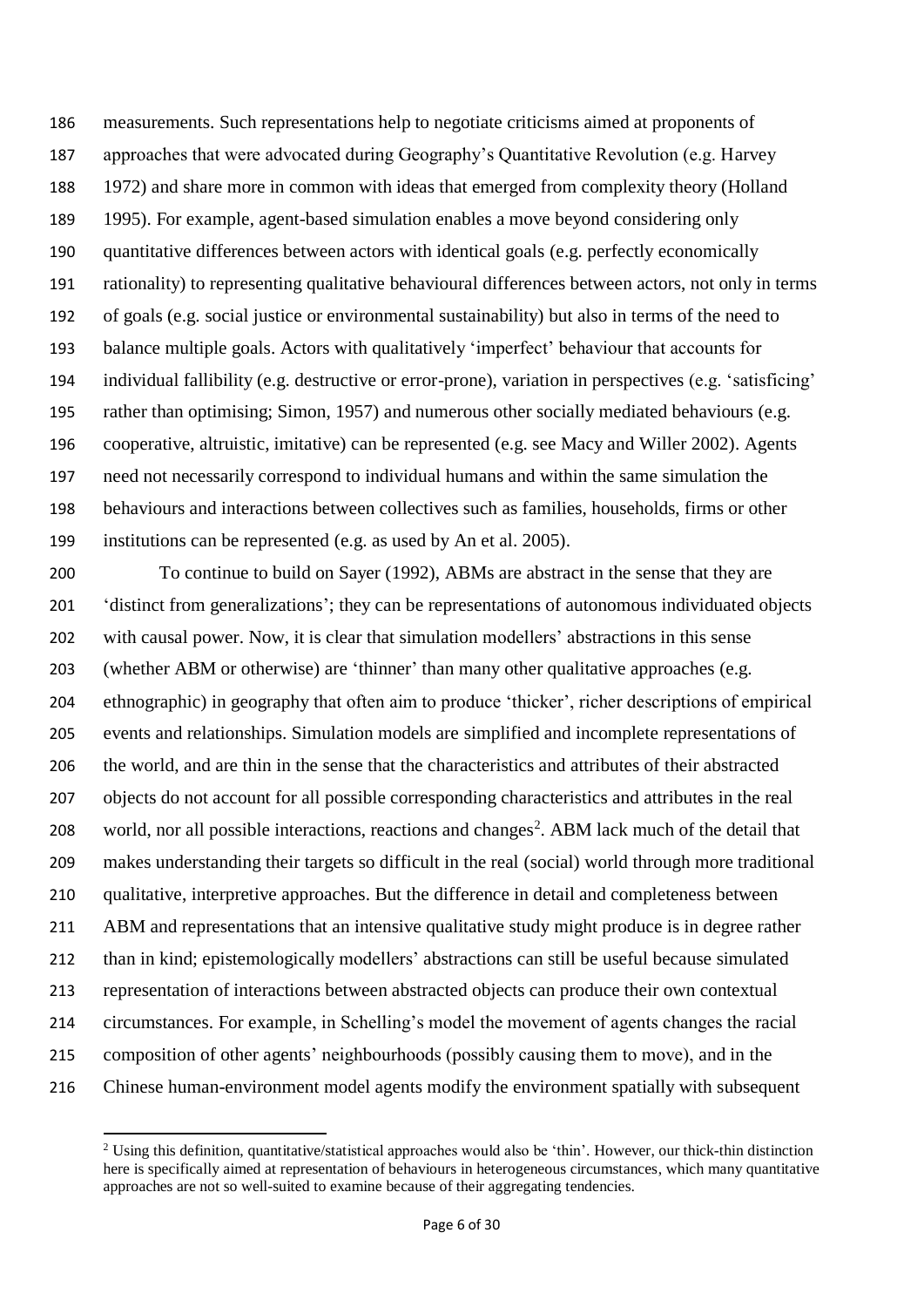effects on other agents (e.g. they have to walk further to harvest firewood). From a realist perspective (Sayer 1992), such abstractions are vital for scientific understanding and useful for improving understanding about objects and their relations (i.e. structures) which, when activated as mechanisms in particular circumstances, produce observable events. Thus in this realist sense, abstractions implemented in an agent-based simulation can be useful to explore the implications of (social) structures for when and where events will occur, which events are necessary consequences of the structures of objects or their relationships, and which events are contingent on circumstances (as discussed in an example below). As long as the model can be defended as a representation of the real world of social interaction, this approach allows 226 "thicker" understandings about the emergence or production of behaviours and patterns from simulated individuated objects and their relationships that are not different *in kind* from the way ethnographic thick descriptions of many individual behaviours promotes understanding of culture through written representation of a conceptual model.

 Some uses of ABM do make it difficult to see how these thicker understandings might emerge. For example, recently Epstein (2013) has produced a series of models based on the Rescorla-Wagner model of conditioning (associative learning). His simple "Agent\_Zero" can apparently produce a set of behaviours interpreted as corresponding to retaliatory behaviours in conflict, capital flight in economic crises or even the rôle of social media in the Arab Spring of 235 2011. Although Epstein presents these examples as "parables" or "fables" rather than as strict explanations, the argument that all these examples can be explained through basic Pavlovian conditioning does seem to close off further, thicker explanation. We would argue that, although thin, Schelling's model offers better opportunities for thicker understanding to later emerge; while it will never be an accurate representation of real world urban segregation it does show what sorts of local interactions and behaviours are needed to explain the more general pattern, and from which more contextual understanding can come. By making clear abstractions to represent specific social structures Schelling's model enables us to begin to learn more about the necessities and contingencies of a particular phenomenon in question which in turn can lead to thicker explanation. The abstractions in Epstein's Agent Zero are more ambiguous; the model's representation of individual but universal psychology seems to make thicker 246 understanding difficult because it poorly differentiates what is socially (structurally) important<sup>3</sup>. To those negotiating the difficulties of understanding empirical social and cultural phenomena this line may be too thin to tread, and all ABM may seem too abstract (in the sense

 $\overline{a}$ 

To use Sayer's (1992) terminology, the abstractions seem contentless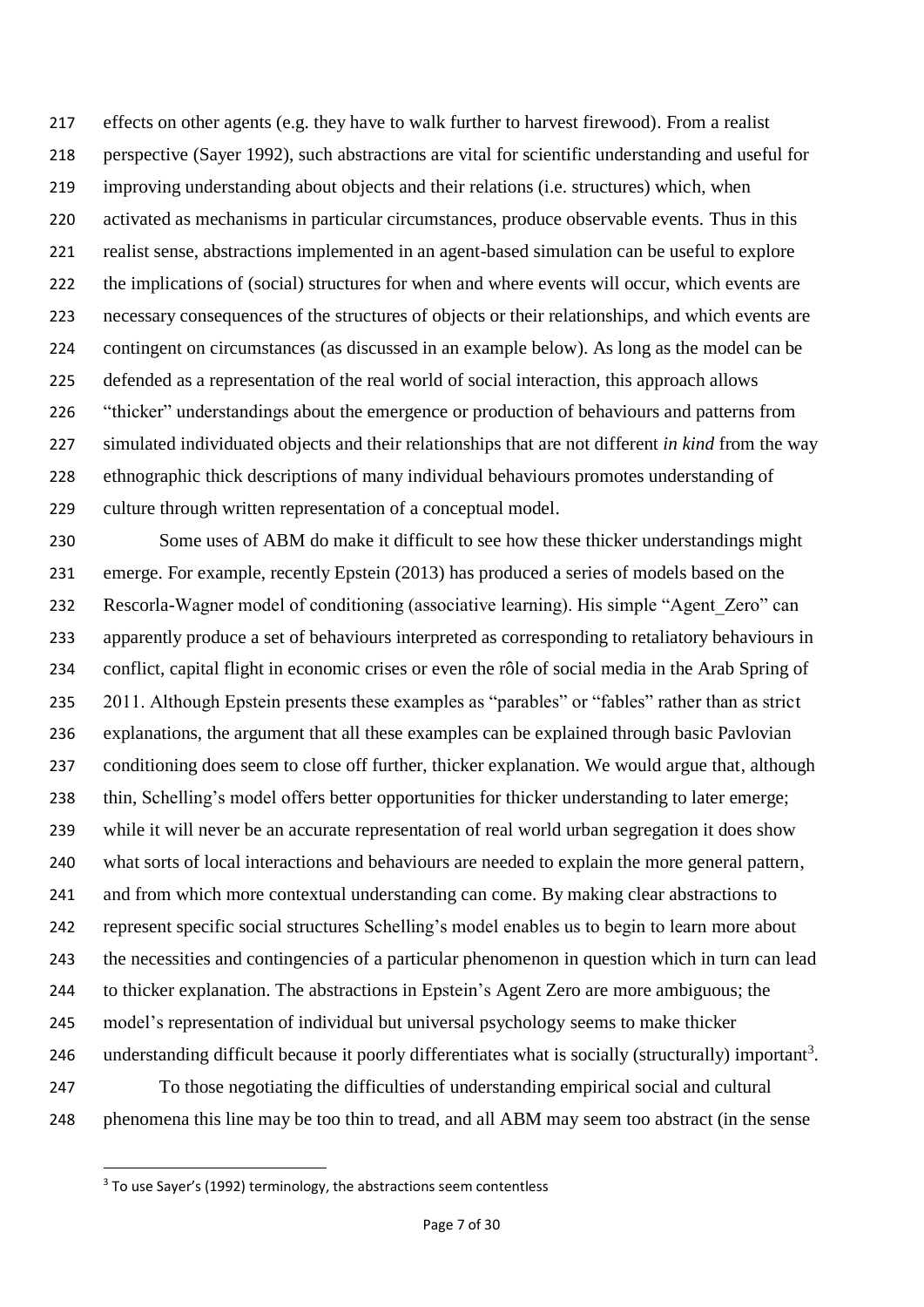of 'removed from reality') and uncoupled from substantive experience of the world to be relevant. Those preferring 'concrete', empirical approaches that deliberately explore the importance and meaning of contextual details may see little value in simulation approaches that require clear abstractions. We do not mean to criticise such a preference, but to argue that, preferences aside, any aversion to simulation should not be because the representation it provides is *fundamentally* different from representations based on empirical observations of activities (it is not). For example, some have argued that the incompleteness of the representations that simulation models offer will never allow us to distinguish contingent consequences (whether events in time or spatial patterns) from necessary ones:

 *As for computer simulations, they are impoverished models of reality, several orders of magnitude less complex than reality itself (Clifford, 2008; Parker, 2008). Since contingency is about changes in tiny little details, and since simulations leave most of the world outside their compass, one cannot tell apart a contingent eventuation from a necessary one from simulating history alone. More technically, and following Pollock's logic of defeasible reasoning (Pollock, 2008), any verdict of any computer simulation can always be undermined with the undercutting defeater that what it left outside would have been crucial in the respective chains of causation, and hence, in its final output."*

(Simandan, 2010: 394)

 This passage highlights, we think, misconceptions about what simulation modelling is for and what it can ultimately achieve. Modellers are usually well-aware that their creations are incomplete representations of the world. For example, the issue of 'model closure' – the need to place boundaries on real-world 'open' systems so that they can be conceptually 'closed' for analysis – has been well discussed in geography (e.g. Brown, 2004, Lane, 2001). Simandan's (2010) argument (via Pollock) is ultimately (epistemologically) correct and simulations can always be undercut by criticisms of being incomplete representations. However, as the passage above implies, taking the logic of defeasible reasoning to its (logical) extreme, neither can *any* other way of representing observed events. Indeed, as Gödel's theorem proves, it is not possible to use a system of logic to demonstrate that all logical components of that system are true or false (Gödel, 1931, Meltzer, 1962). In other words, it is not possible to use a system of logic to demonstrate that all logical components of that system are true or false (even if some of them may be). Tarski extended this idea into a general theory of truth (Hodges, 2013). Thus, other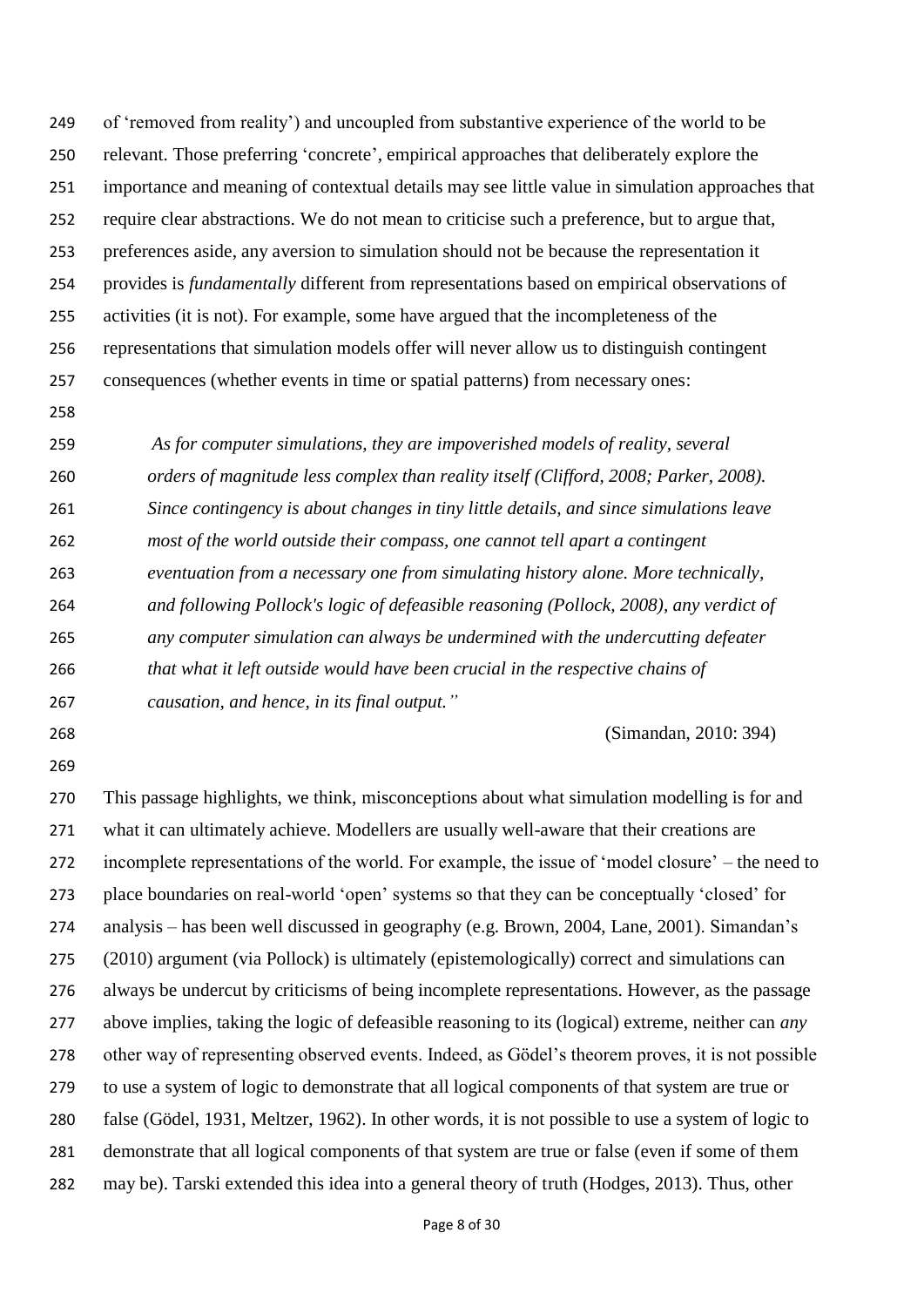interpretative and qualitative approaches to representing geography may provide thick, rich descriptions of the world, but even the most detailed may have left out something important for understanding events (or for creating justified meaning).

 The recognition of (all) models as being incomplete, leads to the identification of models as being more or less useful (Box, 1979) or reliable (Winsberg, 2010) for understanding the world. Whether a model is useful or reliable depends on how it is constructed and used. Although quantitative generalization is not necessary, (agent-based) simulation does demand some kind of logical symbolization to convert information or natural language models (including conceptual models) into a formal model encoded in a computer programming language (which is subsequently executed to provide an inference; Edmonds, 2001). The choices made about how this is done, about what concepts, entities or relationships are represented, how they are coded, analysed and interpreted – and together which constitute the practice of modelling – must of course be argued and justified. Use of agent-based simulation to date has generally emphasised the representation of individual actors and their interaction (a legacy of roots in complexity theory), but examples of representing collectives do exist (as discussed below) and an emphasis on agent-interaction is not needed (although the importance of interactions is sometimes taken as an indicator that an agent-based approach is valuable; O'Sullivan et al. 2012).

 There are numerous examples of modellers trying to make transparent the potential black box of their simulated computer representations and how they were produced (e.g. Grimm et al., 2006, 2010; Müller et al., 2014; Schmolke et al., 2010), despite the tendency for 304 publication practice to hide these steps in the final article<sup>4</sup>. Furthermore, transparency to enable evaluation of conceptual models and their implied consequences is important beyond computer simulation; qualitative research frameworks (such as grounded theory) require theory, data, and the research process linking one to the other be clearly reported to allow appropriate evaluation of findings (Bailey et al. 1999). Despite differences in detail and approach – differences in the thickness of representation – we see no fundamental reason to more or less trust geographical representations based on interpretive understandings written in ordinary language than conceptual models written in computer code and executed to explore their potential implications (as in simulation). All models are incomplete, and although simulation models

 $\overline{a}$ 

 Unfortunately, current publishing conventions prevent the this aspect of modelling practice – exploring and interpreting different model implementations and their outputs on the way to producing some 'final' understanding – but means of documenting such a process have been proposed (in environmental modelling, Schmolke et al. 2010).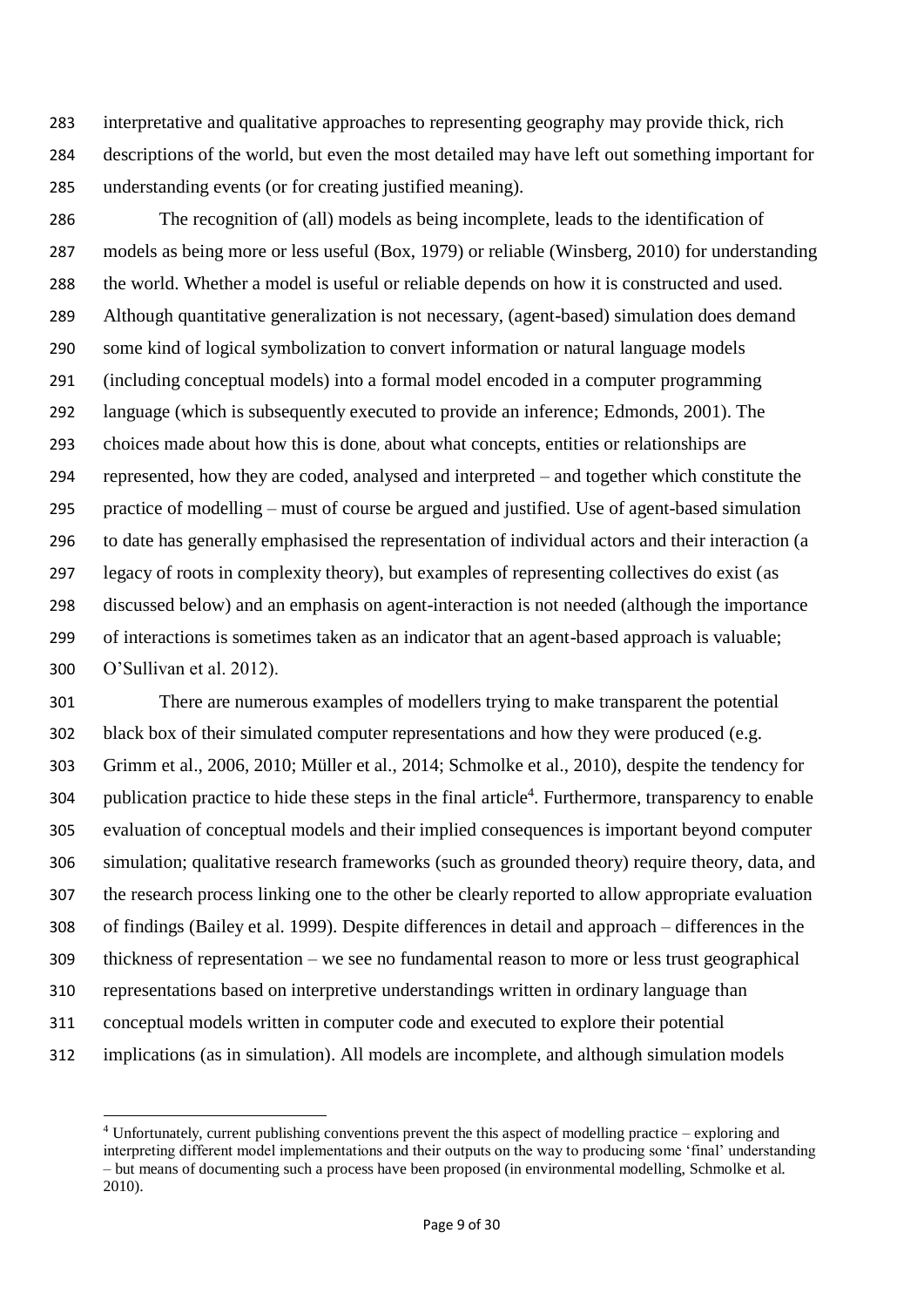- themselves *may* be thinner (fewer details, less context) than other approaches, there are deeper
- epistemological benefits for geographers as we now discuss.
- 

### **Understanding geography through agent-based modelling**

 As highlighted above, original uses of agent-based simulation were rooted in complexity theory and concepts such as emergence, thresholds and feedbacks (Holland 1995, Miller and Page 2007; Portugali, 2006). After Schelling's early (pre-complexity) model of racial segregation – showing how thresholds in preferences of individual agents can produce 'emergent' patterns at a higher level – later work more rigorously examined complex systems dynamics using ABM. Epstein and Axtell's 'sugarscape', presented in a book entitled *Growing Artificial Societies* (Epstein and Axtell 1996), provides possibly the archetypal example of the computational exploration of how simple rules of interaction between individuated agents can produce emergent patterns and behaviour at higher levels of organisation. Epstein has coined the term 'generative' to describe the use of simulation models that represent interactions between individual objects (agents) to generate emergent patterns, thereby explaining those patterns from the bottom up (Epstein 1999). Taking this further, a proposed *Generative Social Science* (Epstein 2007) uses generative simulation to attempt to understand the mechanisms that produce emergent social patterns. The bottom-up approach, espousing use of ABM to explore concepts in complexity and essential system properties, is a perspective that may not chime well with many human geographers whose interest is the importance of social structures and phenomena for understanding the world (O'Sullivan 2004). But while the roots of ABM are in complexity theory and the desire to explain from the bottom-up, and although there are still epistemological benefits for using ABM in this generative mode, future use of ABM for understanding in human geography need not be framed that way.

 The various epistemological rôles of ABMs and the practice of their development and use (i.e. agent-based model*ling*) have been discussed elsewhere by authors in numerous disciplines. Many reasons have been suggested for carrying out simulation modelling (e.g. Epstein, 2008, van der Leeuw, 2004). The epistemological rôles of agent-based models and modelling we wish to emphasize here can be broadly defined as heuristic and dialogic and echo previous suggestions (O'Sullivan 2004). Agent-based modelling is heuristic in that it provides a means to better understand the world via abstraction, not make predictions about it via (statistical) generalization. Agent-based modelling can be dialogic in that it can be used to open up debate about how the world should or could be, not simply describing and understanding its current state. Ultimately, the value of these ways of using ABM may only be properly realised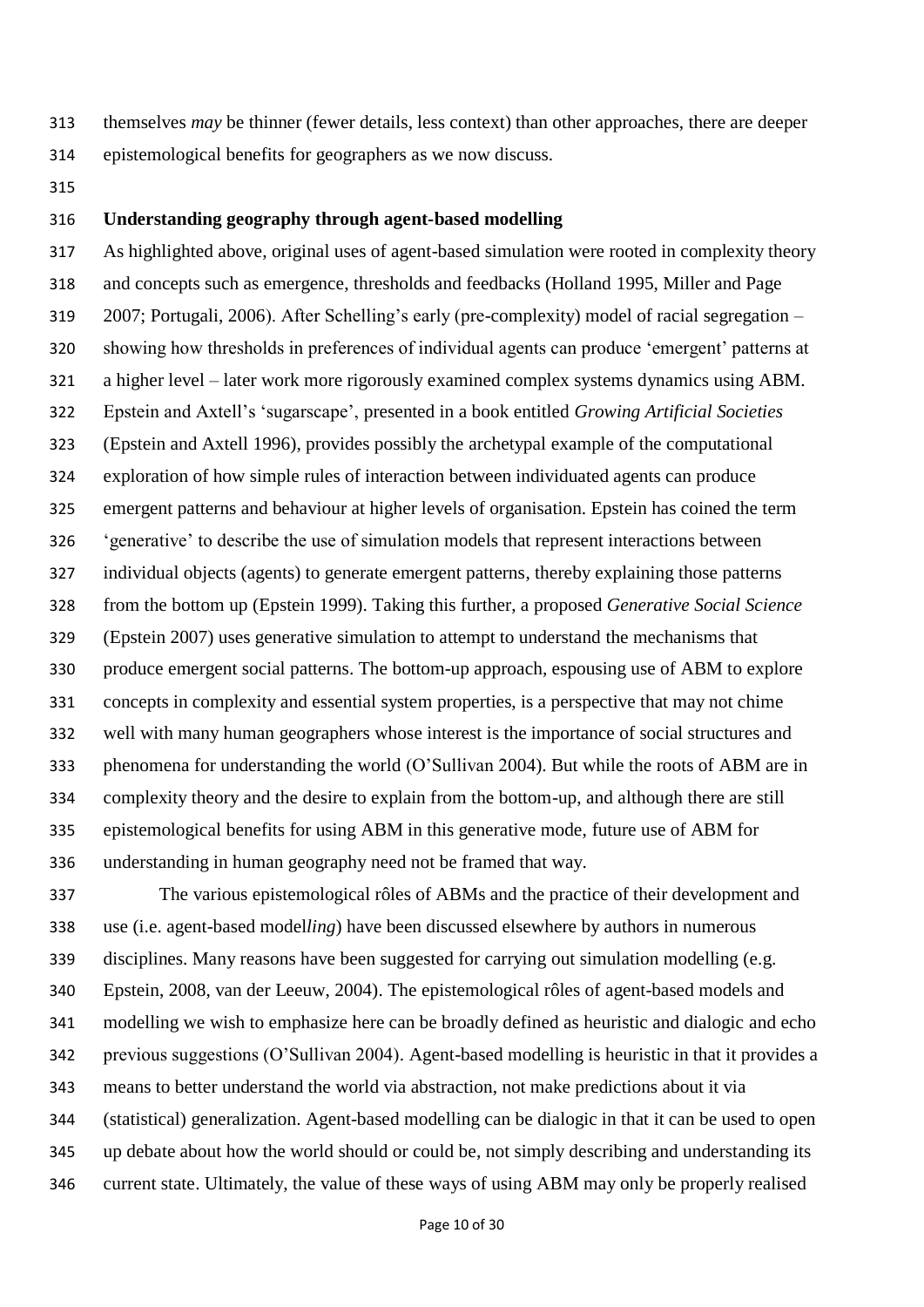by mixing the advantages of simulation with other approaches in geography in new mixed methods, but before addressing that point we outline our view of the heuristic and dialogic roles in geography.

### *Heuristic rôles*

 The first heuristic use of ABM as a tool to think with, builds on the generative approach outlined above to assist the identification of (social) structures and interactions that generate observed patterns and changes. In the 'generative mode' of using ABM, multiple alternative premises (theories, hypotheses) can be represented by *multiple* different model implementations which are then examined to investigate what structures, powers or relationships are necessary to produce observed empirical patterns or events. However, rather than being content with the idea that all we need do to explain social phenomena is represent the interactions of individuals, ABM could be used in geography to move beyond the individualist perspective and evaluate the importance of structure *versus* agency in social phenomena. The recursive nature of social phenomena (Giddens, 1984), in which individuals' agency and social structures reciprocally reproduce one another, is a topic that agent-based simulation models are particularly well suited for investigating. Over a decade ago O'Sullivan and Haklay (2000) highlighted that an individualist bias already existed in the use of ABMs, in part stemming from ideas of complexity and the goal of generating emergent patterns from the bottom up, out of simple rules of agent interactions. Despite early calls to avoid an infatuation for emergence (e.g. Halpin, 1998) and the more metaphorical elements of complexity theory (Thrift, 1999), since 368 the turn of the  $21<sup>st</sup>$  century the bottom-up approach has prevailed in agent-based simulation. Although the one-way, bottom-up approach provides a useful means to understand how patterns are generated, it need not be the only means to understand complex processes. Two-way approaches that examine the recursive interactions of individuated objects and the structures and patterns they produce should be equally fruitful. Research beyond geography has already pursued this recursive approach to use ABMs for investigating behavioural norms (e.g. Hollander and Wu, 2011) and deviations from them (e.g. Agar, 2003). Much of this research is being conducted by researchers in computer science and artificial intelligence, detached from social theory and understandings of how individuals reproduce, for example, institutions or cultural groupings. There is scope here for geographers to contribute, not only by way of their perspectives on the functioning of society but also by way of the importance of space on the duality of structure (and agency).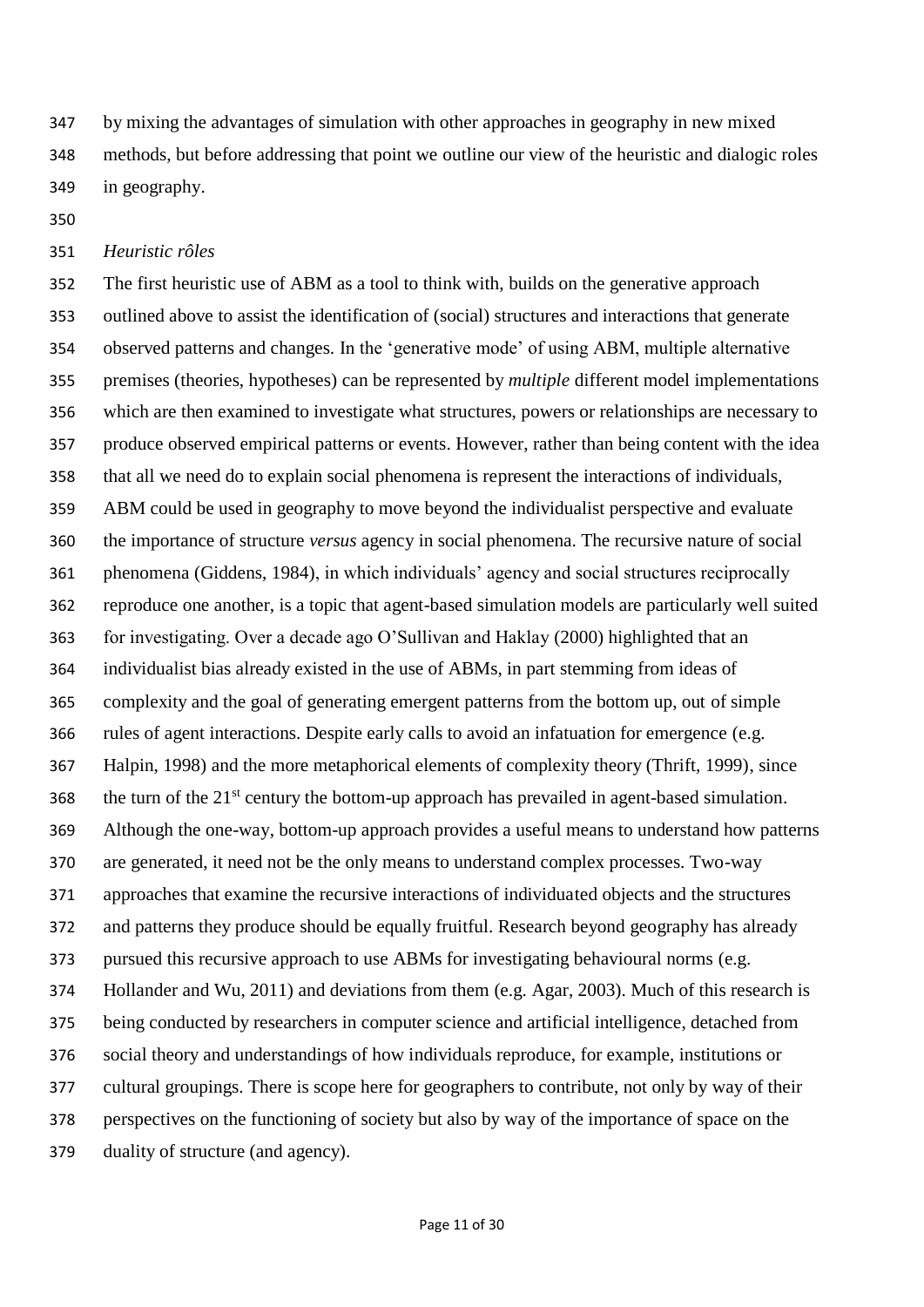More recently, DeLanda (2002, 2006, 2011) has developed a realist perspective on simulation based on the philosophy of Gilles Deleuze that may help to move beyond the bottom-up bias and provide a means of using ABM in 'thicker' ways. DeLanda argues that a Deleuzian *assemblage* approach can be used to interpret the ways its elements interact differently in different contexts. For example, context-dependent behaviour of agents in an ABM allows a representation of how elements of an *assemblage* might behave differently in different settings, thereby overcoming issues of linear causality and micro- or macro- reductionism that are inherent in essentialist interpretations of realism (DeLanda, 2006). For example, consider the well-known ABM study of Long House Valley in Arizona (Axtell et al., 2002) which used multiple simulations of households, environment and food supplies to better understand the population growth and collapse of the Kayenta Anasazi. The multiple simulations could be considered as bounded (territorialized) *assemblages* of contingencies that may have occurred in 15th Century CE Arizona. Comparing these possible *assemblages* with archaeological assemblages (in both senses) provides us a means of interpreting possible and necessary conditions for the development and collapse of settlement here. From these perspectives, we might consider ABMs as not so much hyperreal (*sensu* Baudrillard, 1983) in which simulation is used to replace lived experience, but *hyporeal*, where the generative approach of ABM is used to emphasize the underpinning mechanisms of explanation. Those underpinning mechanisms highlight the importance of contingency in the emergence of specific forms of *assemblage* not individuals (DeLanda, 2006). Furthermore, the concept of *assemblage* can be used to understand the overall practice of modelling. As discussed above, the decisions of what to put into and leave out of a model can be highly individual (e.g. Cross and Moscardini, 1985, suggest modelling is as much an art as a science) and different styles of programming can be very personal (e.g. Turkle, 1984), even if they produce similar end results. The outputs of simulation can be considered the artefacts of the *assemblage* – some specifically sought, others selected from a much larger collection – used to build narratives that work towards explanation.

 A second heuristic use of computational approaches like agent-based simulation (beyond 'generative') is in what we might term the 'consequential' mode; the ability to explore the *multiple* possible outcomes implied by the premises of a *single* conceptual model. The disaggregated representation and potential use of conditional statements and rules that operate in dynamic contexts during a simulation means that ABMs allow the investigation of what will always happen, what may possibly happen, and will likely never happen in different conditions. For instance, Millington et al. (2014) took a generative approach to examine the importance of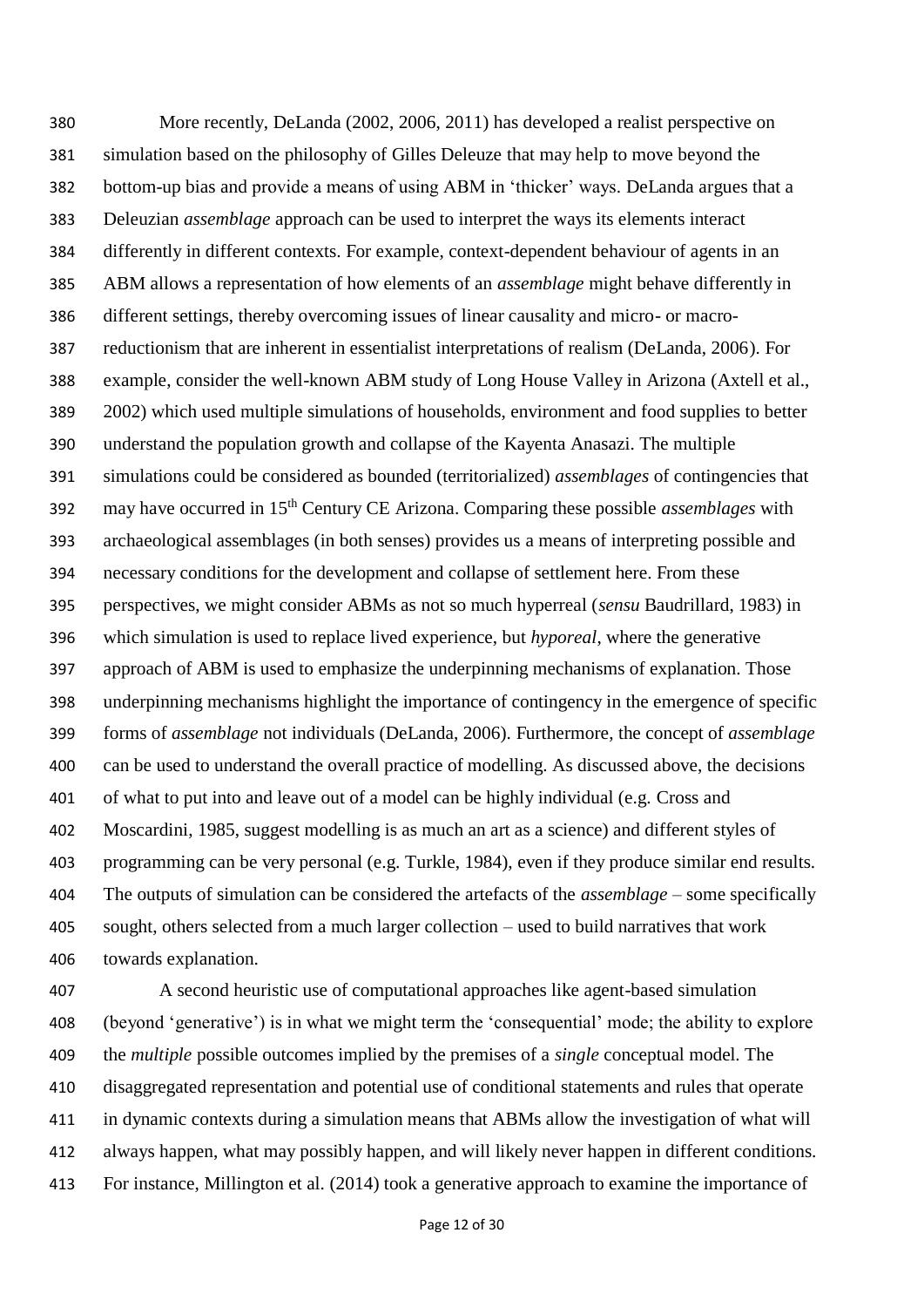geography for access to the state school system in the UK. The ABM represents 'school' and 'parent' agents, with parents' aspiration to send their child to the best school (as defined by examination results) represented as the primary motivation of parent agents. The location and movement of parent agents within the modelled environment is also constrained by their level 418 of aspiration<sup>5</sup>. Using the model Millington et al. (2014) found that although constraints on parental mobility always produced the same general pattern of performance across all schools (i.e. a necessary outcome), the performance of an individual school varied between simulations depending on initial conditions (i.e. a contingent outcome). These types of analyses are possible because ABMs provide the means to 'replay the tape' of the simulated system multiple times, enabling the production of a probabilistic or general account of systems behaviours and tendencies (O'Sullivan et al., 2012). Multiple simulations provide the means to assess the frequency of the conditions that arise and which lead to certain events (e.g. the frequencies of contexts in which agents make their decisions).

 However, such statistical (nomothetic) portraits of system-level generalizations merely touch the surface of the dynamics represented by agent-based approaches. The disaggregated representational framework of ABMs adds further value for understanding by allowing idiographic descriptions and, importantly, *explanations* (via interpretation) of sequences of simulated events and interactions. Hence, ABMs could be considered as being fundamentally event-driven (e.g. Weiss, 2013); heterogeneous interactions between potentially unique elements produce context-dependent and unique events that change the state of the simulated world, setting the context for other interactions (events) in time and space. From this idiographic perspective, the examination of recorded events from multiple simulations allows an exploration of the combinations of necessary and contingent interactions that produced patterns (see Millington et al., 2012). It is not only the search for when simulated events produce patterns observed in the real world that should be of interest; identifying when we do *not* see expected events and patterns can be equally enlightening. In the same way as alternative or counter-factual historical analysis may shed light on the reasons for what actually happened (e.g. what if Nazi Germany had won the Second World War: Warf, 2002), ABMs can be useful for identifying what is plausible and realistic but which is unlikely to happen. Looking forward, ABM could be better used for exploring social structures and relations and *how they might change in future*. For example, in the reflections and conclusions of their edited volume on *Agent-Based Models of Geographical Systems*, Heppenstall et al. (2012: 744) argue that agent-

<sup>&</sup>lt;sup>5</sup> To view and experiment with this model visit: http://modelingcommons.org/browse/one\_model/3827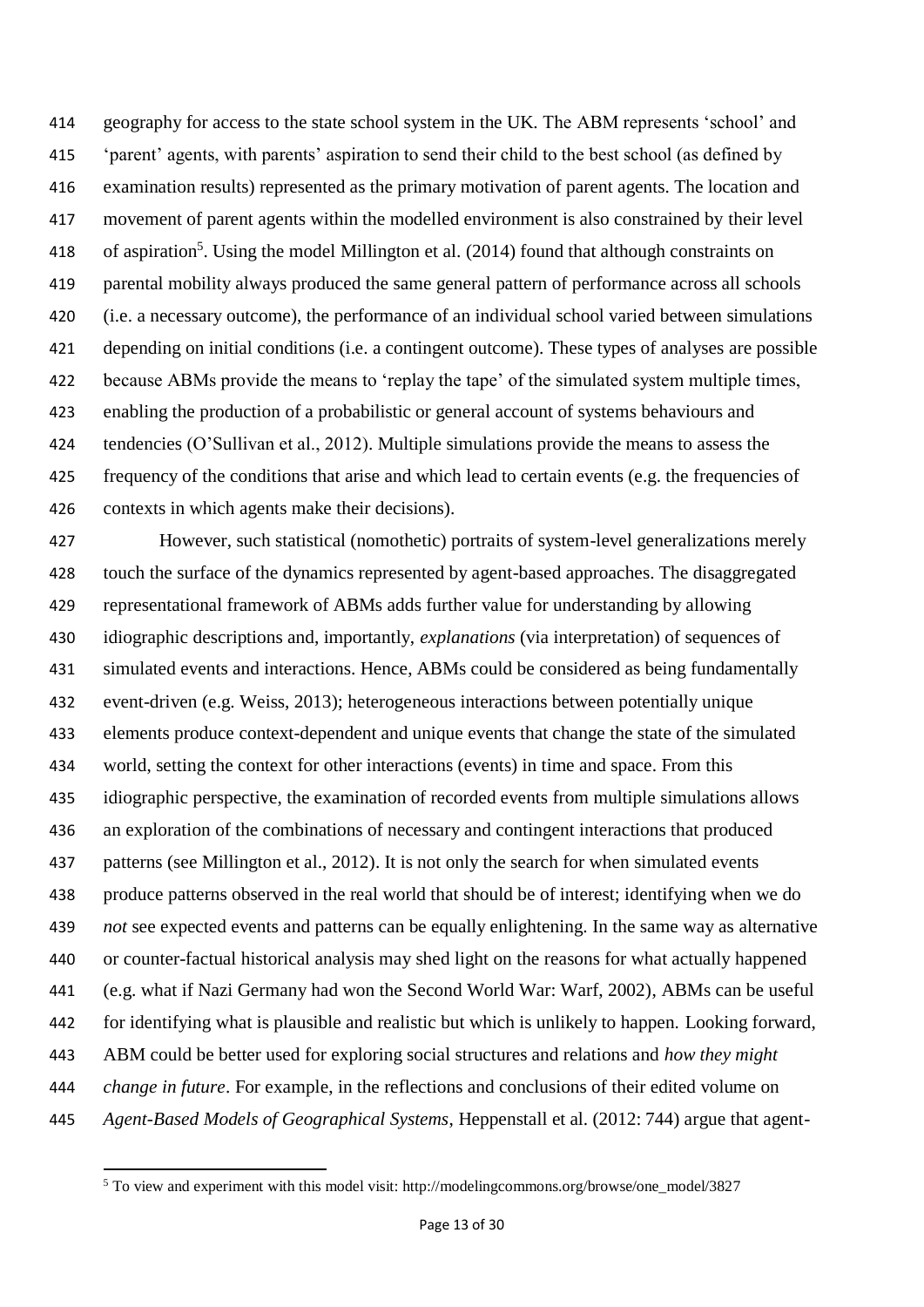based simulation models can address pieces of many contemporary 'grand challenges' faced globally (e.g. aging and demography, urbanization and migration, climate change, poverty security and conflict, etc.) by focusing on behavioural change. These behavioural changes could be abrupt rather than gradual and based on novel ideas, causal powers and social structures not previously seen. The use of techniques that make generalizations of quantitative data (no matter how 'big') about past behaviour or social activity is of little use in this situation, first because the same causal powers and relationships operating in different (future) contexts will produce different outcomes, and second because causal powers and relationships may change in future. In contrast, ABM representing abstractions of human cognition and social relationships could be used to understand better how the context in which they operate leads to alternative consequences.

#### *Dialogic rôles*

 Beyond (and allied to) these heuristic benefits, a strength of computer simulation is that the representation of a conceptualization or theory must be logically consistent and that once coded in a computer language it is a formal expression of that conceptualization or theory. Whether the process of developing a simulation model is useful or reliable depends on whether the enterprise is sanctioned by the user (whomever that is), in just the same way as the publication of this paper is sanctioned (by the reviewers/editor). It is an ordeal for us to order our thoughts into a coherent (we hope!) argument in this paper, but once it is set down in print it is there to be thought about, critiqued, debated and ultimately sanctioned as a worthwhile (or otherwise) contribution to knowledge or understanding. The same is true of computer-simulation modelling; once a conceptualization is written down in code, executed in the computer, the data or output produced, interpreted and presented (in print and elsewhere) it is ready to be thought about, critiqued, debated and ultimately sanctioned as a worthwhile (or otherwise) contribution to knowledge or understanding. The choice of what is presented and how it is presented may be highly individual. For example, Turkle (2009) discusses the example of a protein crystallographer who deliberately degrades the outputs of simulations to avoid audiences at conferences from over-interpreting the precision of the results. The contribution to knowledge or understanding is part of the dialogic rôle of agent-based simulation modelling; by "putting your model where your mouth is" (Bedau, 2009) and presenting your conceptual understanding as a formal model allows others to clearly see your understanding of the structure of the world, investigate its implications (via simulation), discuss and interpret it. This is a useful aspect of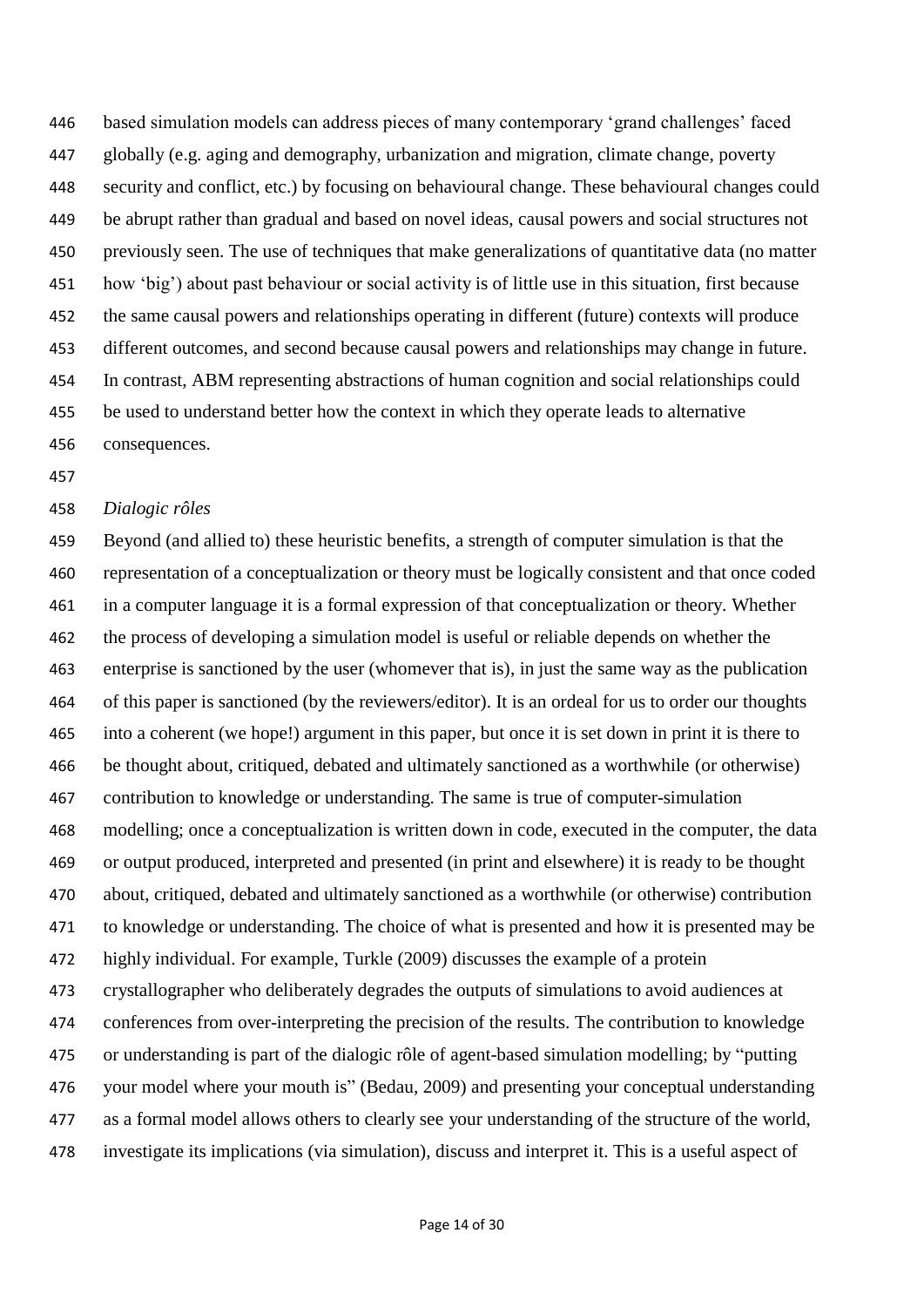critical reflection that modellers can build on to engage with non-modellers in participatory forms of modelling.

 Accompanying the participatory turn in geography (Chilvers, 2009) modellers have begun to move in this direction to explore environmental knowledge controversies (Landström et al., 2011, Lane et al., 2011; Carabine et al., 2014). Lane et al. (2011) and Landström et al. (2011) showed how knowledge can be created from computer-simulation models and modelling through discussion and constructive argument, examining how different actors perceived physical environmental phenomena in different ways. Their research engaged the local community in Ryedale, UK, to create a research group for the co-production of knowledge for flood-risk management. Initially the modellers had expected to use an existing hydrological model to explore flood-risk issues. However, early discussion in workshops about the model and its structure revealed that members of the local community were unhappy with the representation of upstream water-storage processes. By confronting the modellers' understanding with their own, participatory research-group members negotiated the legitimacy of the modelling and began to contribute to the actual construction of the computational model (via the assumptions it represented). Although this particular modelling example did not use ABM, it demonstrates how presenting geographical understanding and theory in a formal (simulation) model allowed participants to negotiate the creation of new knowledge and open up debate about alternative futures, how they are arrived at and which are preferable. Although promising, the adoption of participatory ABM approaches has been slow (e.g. for land use studies; O'Sullivan et al. 2015), but examples do exist of use for engaging local planners in a continuous dialogue through model development (Zellner, 2008) and to challenge stakeholders' assumptions about planning policies and the impact of regulations (Zellner et al., 2012).

 A similar approach utilizing an agent-based perspective is exemplified by the *companion modelling* approach of the CIRAD research group (Barreteau, 2003). This approach uses high levels of participation by non-modellers in the development and use of ABMs for investigating natural resource management issues. Rôle-playing games are used to identify appropriate model structures (e.g. Barreteau et al., 2001, Castella et al., 2005); actors in the game correspond to agents represented in the simulation and the rules of the game are translated into the simulation-model code to represent real-world interactions and decision-making. Hence the rôle-playing game and simulation model are complementary and their development is iterative as stakeholders and modellers learn about (their) actions and interactions. For example, Souchère et al. (2010) used a combined approach to facilitate negotiations on the future management of soil erosion in France. Local farmers, government officials and scientific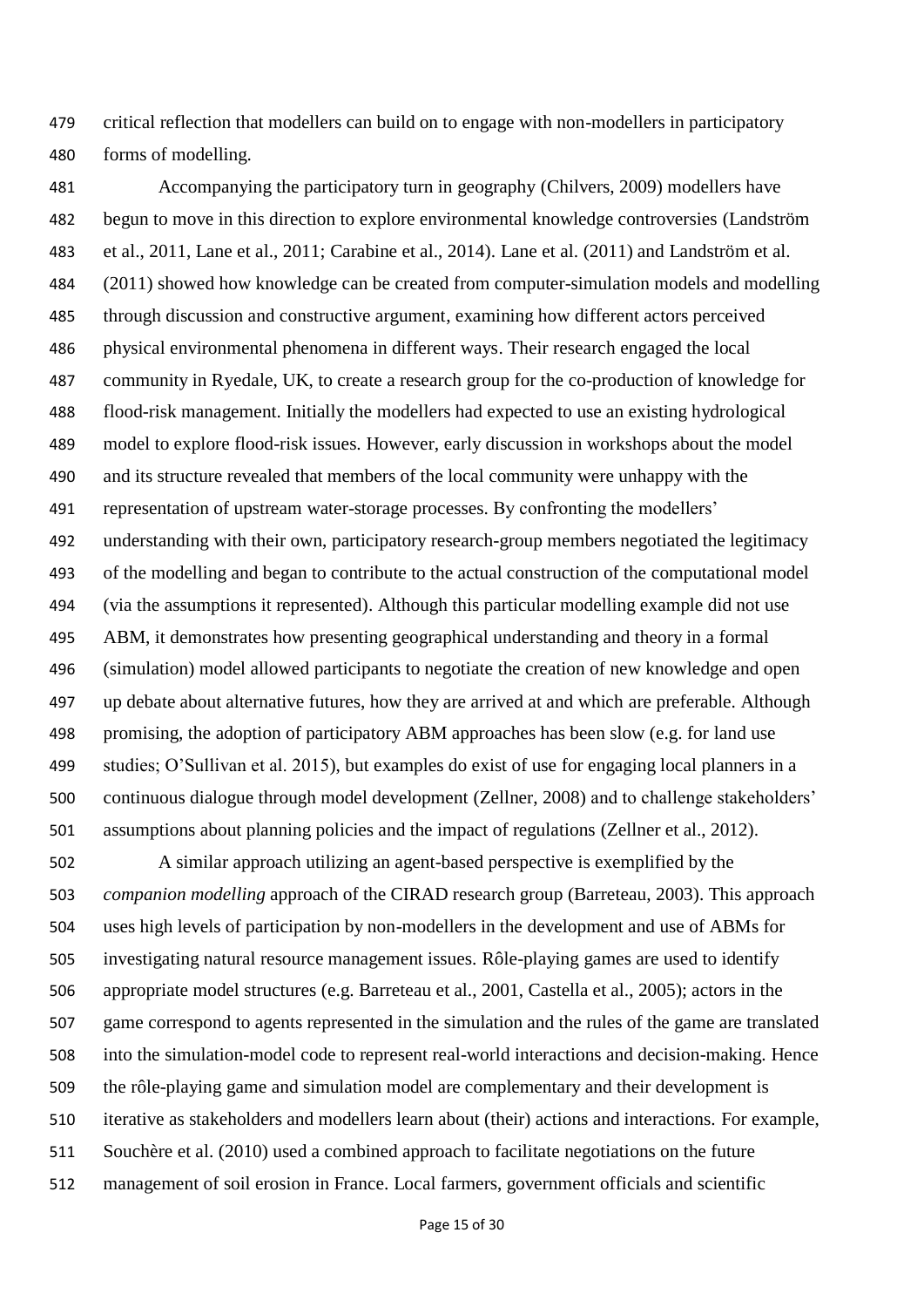advisors participated in a combined rôle-playing, agent-based simulation to explore the consequences of five scenarios in hypothetical agricultural watershed, finding that by negotiating and co-ordinating land-use actions they could reduce environmental degradation. In this manner, agent-based simulation modelling can act as a mediating object between stakeholders, providing an extra channel for interaction which can be administered with agreed procedures, facilitating communication and negotiation of a common understanding of the issues at stake (e.g. Zellner, 2008). For instance, epistemic barriers may exist between agricultural stakeholders because some results of actions are directly observable (like weed-free rows of crops) but others are not (such as decreases in rates of soil and nutrient loss, as Carolan, 2006 discusses). Simulation approaches could assist all parties to understand in this context, breaking down epistemic barriers, by providing a common framework that helps to illustrate the likely results of dynamic processes and feedbacks that are not immediately observable on the ground. Of course, use of simulation is not the only means to negotiate understanding between various stakeholders, and if stakeholder participation is not embedded within the practice of model development itself, there may be barriers to identifying what insights simulation can bring (e.g. Millington et al., 2011).

### **Mixed qualitative-simulation methods**

 In *The Hitchhiker's Guide to the Galaxy* (Adams, 1979), the supercomputer Deep Thought computes The Answer to the Ultimate Question of Life, The Universe, and Everything to be 42; a seemingly meaningless answer produced by a seemingly untrustworthy computer. It turns out that the answer is incomprehensible because those asking the question did not know what they were asking, nor had they done the hard work of trying to find the meaning for themselves. There are parallels here, we feel, for agent-based simulation modelling. Advances in computing have provided flexible ways of representing spatio-temporal variation and change in the world, but this new power should (does) not mean that we are relieved of work and that answers will simply present themselves in the piles of numbers produced. The goal is not piles of numbers (let alone a single number!), but improved understanding via multiple facets of the simulation- modelling process (Winsberg, 2010). Although (multiple) general patterns may be predicted by simulation models, accurate point-predictions of specific empirical events produced in complex systems of mind and society are likely impossible (Hayek, 1974). The Deep Thought allegory highlights that the most important issue when working with computer-simulation tools for understanding geographical systems is not about getting definitive answers, but about *asking the right questions*. Acknowledging that modellers may not be the right people to identify the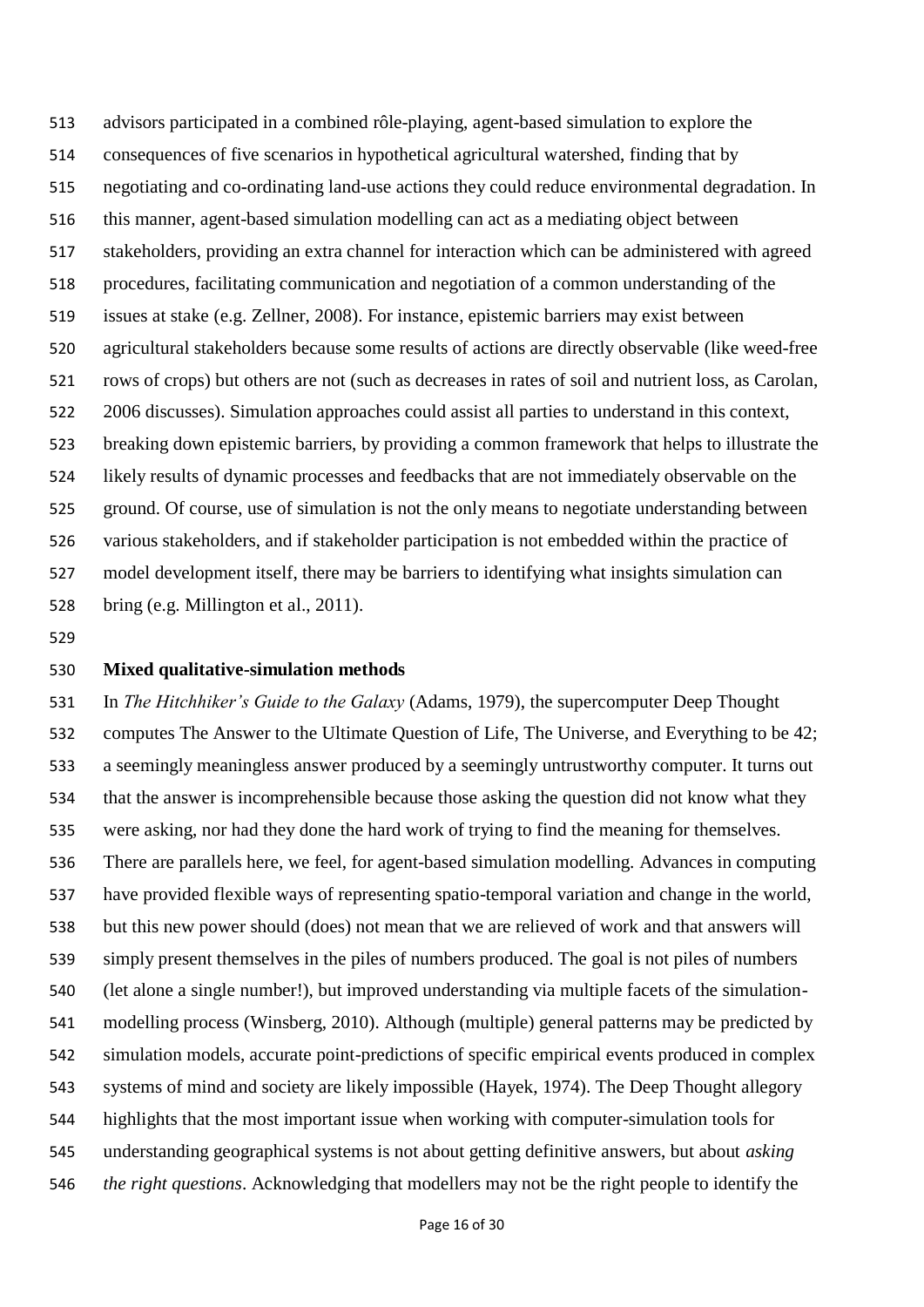right questions is an important driver of the dialogic approach to modelling. But furthermore the allegory highlights the problems of ignoring the process of gaining knowledge through simulation modelling, the practice of working back and forth between theory and data (observations) to update or create theory, identify new data needs and improve understanding. Although modellers have developed ways for themselves to maintain standards in their modelling practice (e.g. through protocols such as ODD; Grimm et al. 2006), ensuring appropriate questions, representations and evaluations of simulation output would benefit from increased collaboration with researchers taking different approaches to understand the world. Furthermore, the epistemological roles of modelling we outlined above will likely only reach full potential for researchers not using simulation if there is engagement throughout the modelling process. Consequently, in the remainder of the paper we suggest how new forms of mixed methods – qualitative-simulation mixed methods that iterate back-and-forth between 'thick' (qualitative) and 'thin' (simulation) approaches and between the theory and data they produce or suggest – might enable synergies within geography. Importantly, these mixed methods are based on the notion of simulation modelling as a process; a way of using computers with concepts and data to ensure social theory remains embedded in the practice of day-to-day geographical thinking.

 Across the social sciences generally, previous mixed methods have focused on the use of quantitative and qualitative approaches (Creswell and Plano Clark, 2011). To consider how mixed qualitative-simulation approaches might proceed in geography we first reflect on the five categories of mixed quantitative-qualitative approaches discussed by Greene et al. (1989): triangulation, complementarity, development, initiation and expansion (Table I). *Triangulation* through mixed qualitative-simulation research would mean corroboration of appropriately identified structures and relationships and their contingent or necessary consequences. *Complementary* use of the approaches for analysis would allow, for example, richer (qualitative) or longer (simulation) illustrations of dynamics compared to the other. *Development* of theory, understanding and data can be achieved through qualitative and simulation approaches by continued iterative use of both, building on the different epistemological rôles of ABM outlined above. This development also has the potential to *initiate* questions and new research directions for example by revealing unexpected results. Finally, *expansion* of inquiry through mixed qualitative-simulation methods could be achieved by extrapolating methods across scales (simulation) or transferring general understanding to new subject areas (qualitative; but also vice versa). Simulation approaches may emphasise simple questions which provide focus to direct qualitative accounts or analyses (Gomm and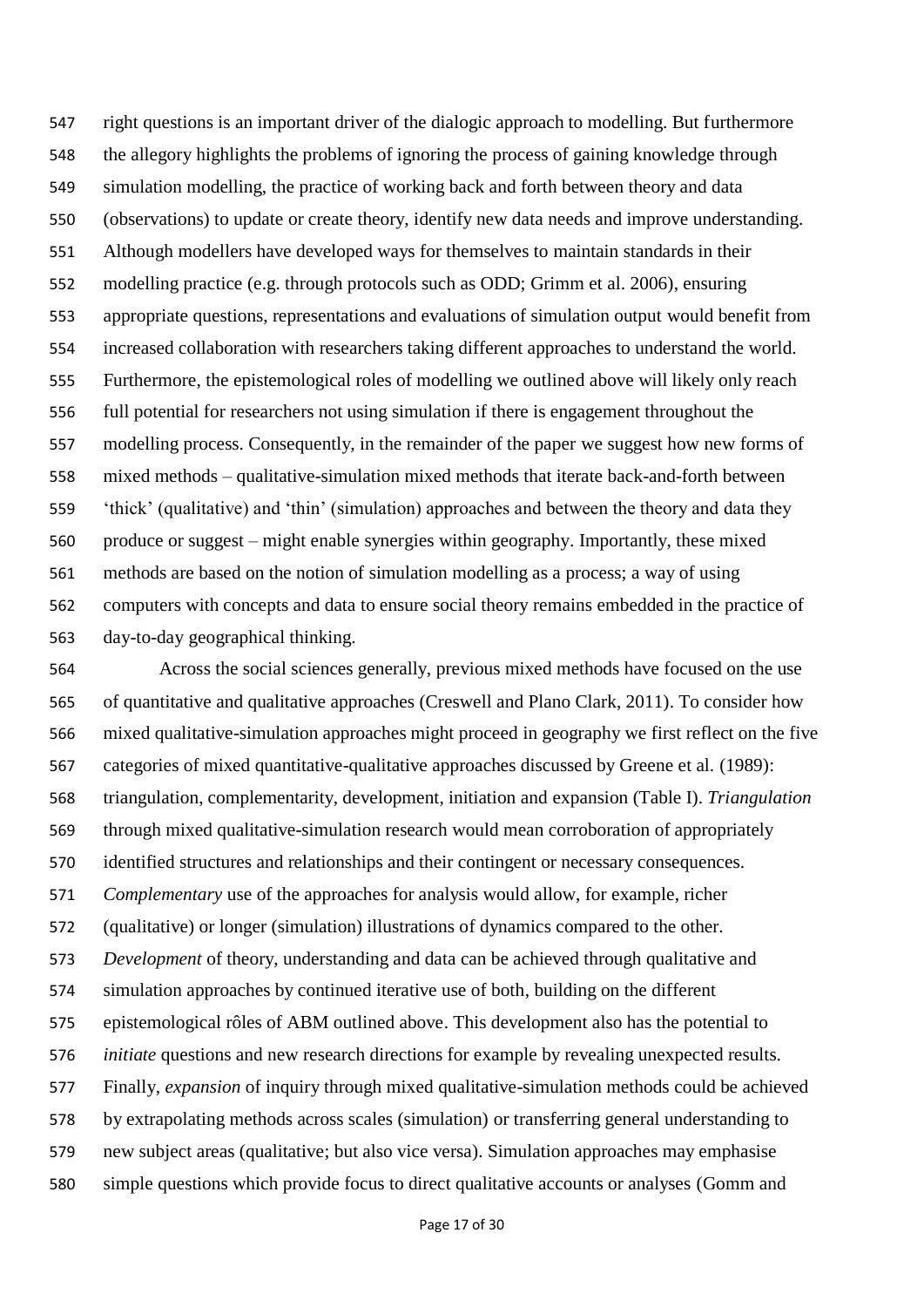Hammersley, 2001), data collection (Cheong et al., 2012) and theory building (Tubaro and Casilli, 2010). In turn, understanding gained from thicker interpretive approaches and analyses should be able to help simulation modellers to ask the right questions and refine their thinner representations of behaviours, structures and relationships. Both may identify new questions for 585 the other<sup>6</sup>.

 Similar iterative approaches between qualitative and simulation methods have recently been proposed in sociology (Tubaro and Casilli, 2010, Chattoe-Brown, 2013). Geography has yet to substantially engage with mixed qualitative-simulation methods, but has a strong foundation in other forms of mixed methods on which it can draw, both regarding its practice and epistemology (e.g. Phillip 1998, Elwood 2010). A primary area of work on which mixed qualitative-simulation methods in geography can build is Qualitative GIS (e.g. Pavlovskaya 2006, Cope and Elwood 2009). Qualitative GIS has developed after initial criticism about the productive role GIS could play for furthering human geography because of a lack of reflection on the epistemological implications of the technical approach and its perceived service to corporations over the disenfranchised (Schuurman 2006). More recently, the criticism has turned positive as human geographers have developed approaches using GIS mixed with other methods to produce valuable insights and understanding that would not otherwise have been possible. A prime example is the approach of grounded visualisation (Knigge and Cope 2006), an iterative process of data collection, display, analysis and critical reflection which combines grounded theory with visualization (based on quantitative GIS) to find meaning and build knowledge. A similar iterative approach taking the outline from above might be developed to produce a kind of 'grounded simulation modelling' which ensures that conceptual models encoded formally for simulation are held accountable to empirical data that reflect everyday experiences and actions of individuals and groups. Grounding in this sense is a form of model confrontation (e.g. Hilborn and Mangel 1997) and demands an iterative approach to examining and comparing theories (i.e. model structures) through exploration of data. As an iterative approach this would mean not only grounding the modelling during conceptualization stages of the process, but also in later analysis and reflection leading to modifications in model structure. One way to ensure this reflection is by building it into the practice of modelling, making visible all the decisions and interpretations made at various points throughout the practice of modelling. Although, as we highlighted above, efforts to ensure such transparency are being

 $\overline{a}$ 

 Although our focus here is on the synergy of qualitative and simulation approaches, the approach is pragmatically motivated such that quantitative approaches could also be part of the mix (so long as vigilance over conceptualization is maintained).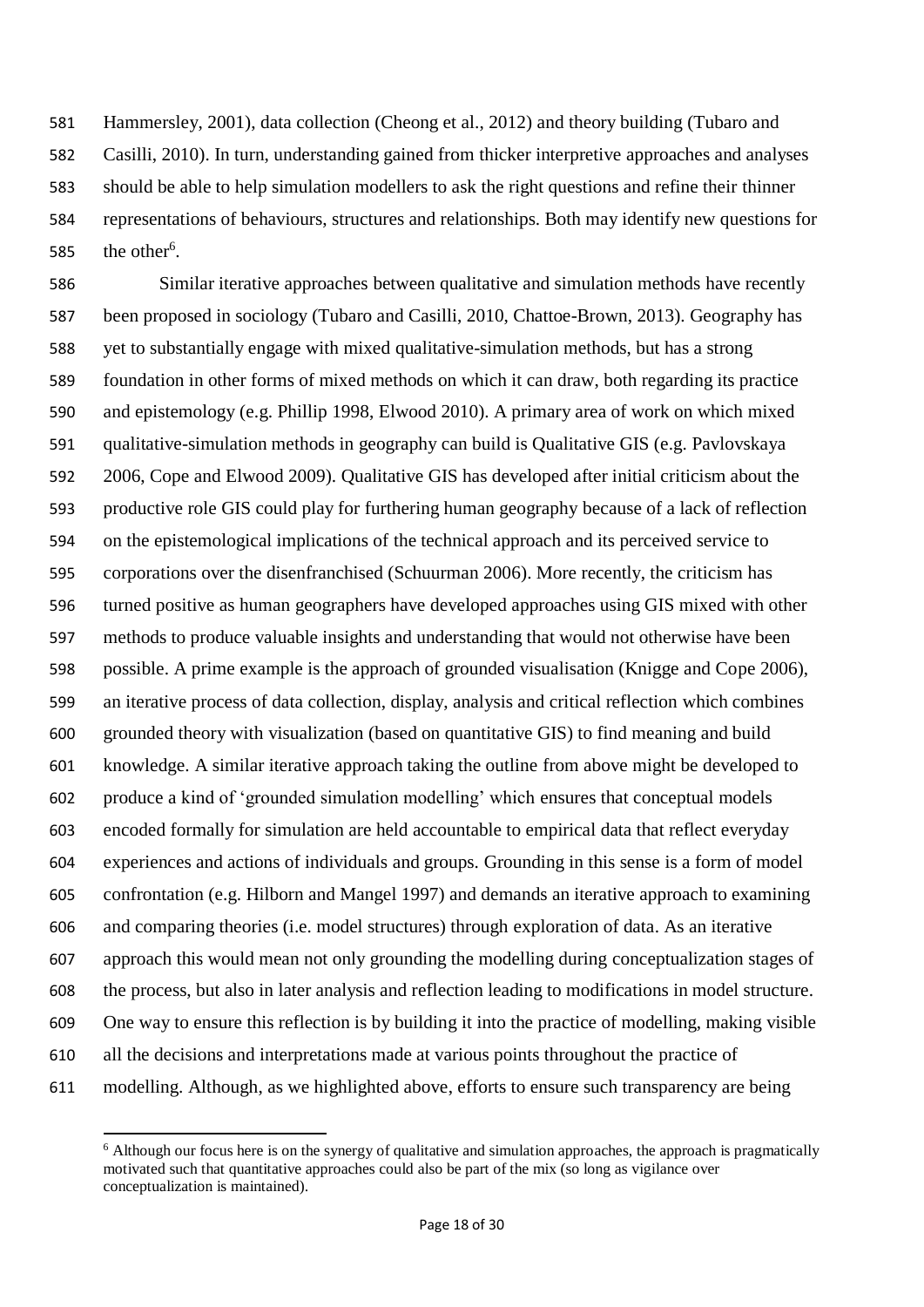advanced, these have been based in other disciplines (e.g. ecology; Schmolke et al. 2010) and the practice of modelling in geography could be better revealed by building on such efforts to make modelling transparent. This means for example, moving beyond a static presentation of the final model to describing the modelling process but also reflecting on and analysing the nature of the subjectivities in the process, the inherent assumptions and positionalities of decisions that were made. Such reflection seldom is presented for others to see such is the negative heuristic of modern peer-review publication, diverting modellers from discussing those elements of their practice that they may be well aware of (e.g. Turkle, 2009) but which would make it difficult for their manuscript to be published were they too open about them.

 Mixed methods in geography often challenge the separation of distinct epistemologies and partiality of knowledge (e.g. Elwood 2010) and if qualitative-simulation mix methods are to be iterative they will draw on different aspects of the epistemological attributes of ABM at different points in the research process. For example, taking the school-access modelling example used above, whereas Millington et al. (2014) were content to use a generative approach to compare model output to spatial patterns of access (i.e. distance from home to school), a next step in empirical grounding might mean returning to the field to examine how representations of parents' experiences of success or failure in the simulation corresponds to the individuals lived experience of these, or how their own interpretation of the model influences their personal understanding of the system. This later stage in the modelling might then shift from building on the generative possibilities of ABM to the dialogic. Furthermore, each of the modes (generative, consequential, dialogic) outlined above implies a different perspective on how important it is to identify a universally 'accepted' representation of the world (resonating with issues of the 'fixity' of code space in GIS; Schuurman 2006). In the generative mode of simulation the search is for possible structures of the world for explaining observations. Depending on what grounded observations we wish to relate to (but also dependent on who is making the relating), different model structures will be more or less useful for reproducing observations and therefore producing understanding. A dialogic approach need not acknowledge any single model as being the 'right one' (i.e. fixed) but can offer up alternatives, explore understandings of others' (conceptual) models, and/or debate the desirability of different (social) structures. In contrast, the consequential mode demands that a single model is considered valid (i.e. fixed), at least temporarily, while its consequences are explored. It may be that the consequences of alternative models are investigated, but each model structure being examined must be accepted if the consequences are to be trusted and found useful for understanding how simulated events might play out.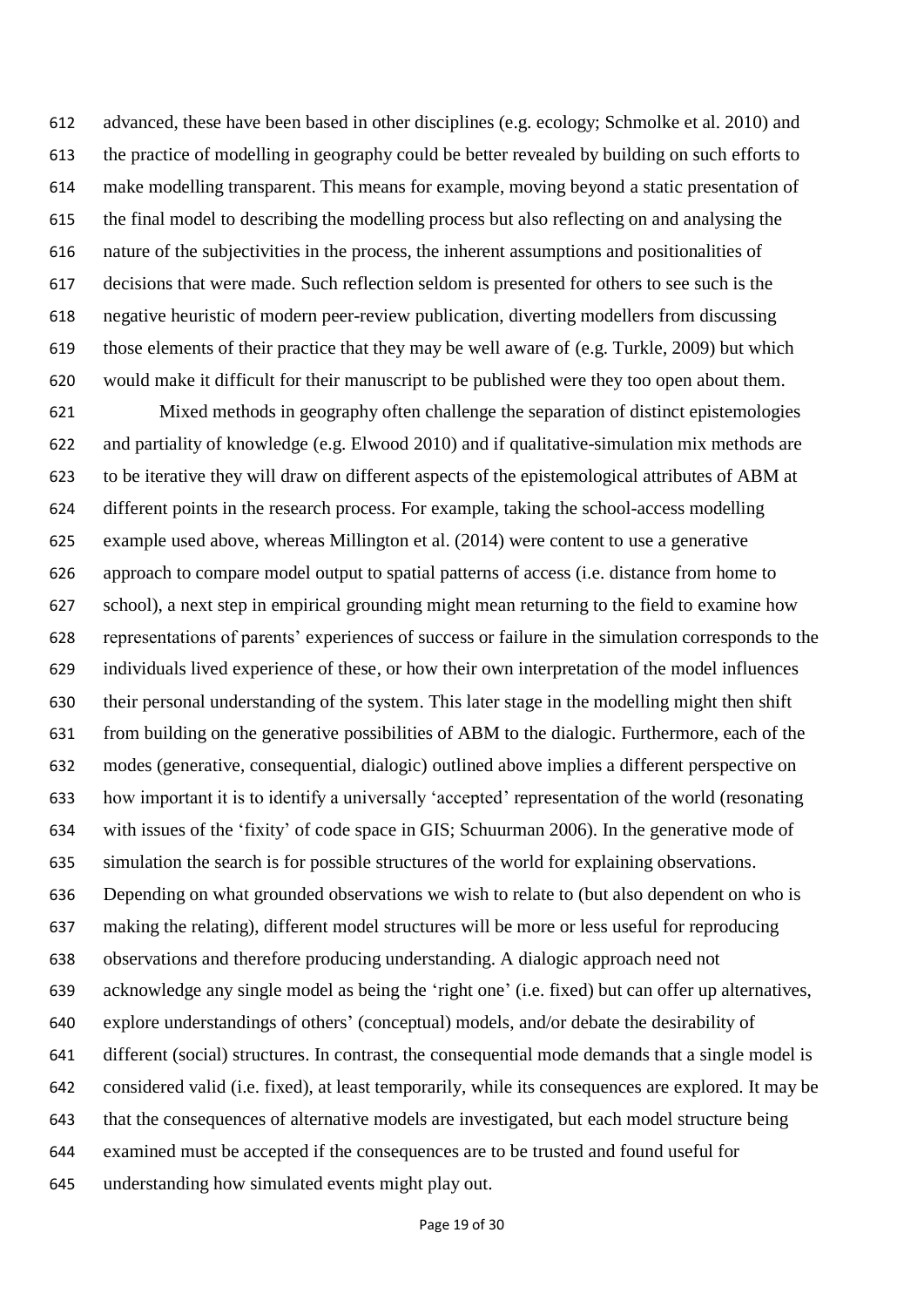Thus, at various points through the process of modelling we will either need to doubt or trust these thin representations of the world. On examining how simulations are used practically in design and science, Turkle (2009) discusses how the use of simulation demands immersion and the difficulty practitioners of simulation face to both do and doubt simultaneously when immersed. That is, immersion in a simulation demands suspension of doubt. Simulation modelling in geography is useful to the extent that we trust a model as a closed representation of an open system (as discussed above), but 'the price of the employment of models is eternal vigilance' (Braithwaite, 1953). Braithwaite's discussion pre-dates simulation and, to reiterate our discussion above, the same argument about trust could be levelled at any model framework in geography, and even the thickest interpretative model will be incomplete. In a mixed qualitative-simulation approach, working across the different epistemological modes and using empirical data to ground the investigation, issues of trust and doubt in the representations in the computer will likely be raised but hopefully also eased through better understanding of the underlying representation (i.e. conceptual models). This is currently a hope, both because geographers have yet to properly engage with such mixed qualitative-simulation methods but also because engagement between researchers with different epistemological perspectives can be both risky (Demeritt, 2009) and intellectually uncomfortable (Chattoe-Brown, 2013). One of the most difficult aspects of this approach may be finding ways of suspending doubt for long enough to explore consequences of others' conceptions, but while remaining sufficiently critical to question outcomes.

 Before any new cohort of researchers with this interactional expertise (*sensu* Collins and Evans 2002) between qualitative and simulation methods emerges, there will be interaction costs. Such costs are unavoidable but if research capability is about relations and relational thinking (Le Heron et al., 2011), additive value is gained as conceptual modes of thinking are bridged. Common themes on which these bridges can be founded have been provided above, through the heuristic and dialogic rôles we have argued ABM can play in understanding and representing geography. Projects that aim to identify how ABM can be used in generative, consequential and dialogic modes for furthering social, political and cultural geography might be pursued to address a variety of questions. How can geographers use ABM to help reveal the rôle of social context in generating observed patterns of activity (such as the reproduction of inequality or flows of consumption)? Given current understandings of trajectories of political, economic and cultural change, how might geographers use agent-based simulation as a means to confront expectations by suggesting alternative futures, due to changes in social structures and/or behaviour of individuals not previously seen? In participatory research settings, what are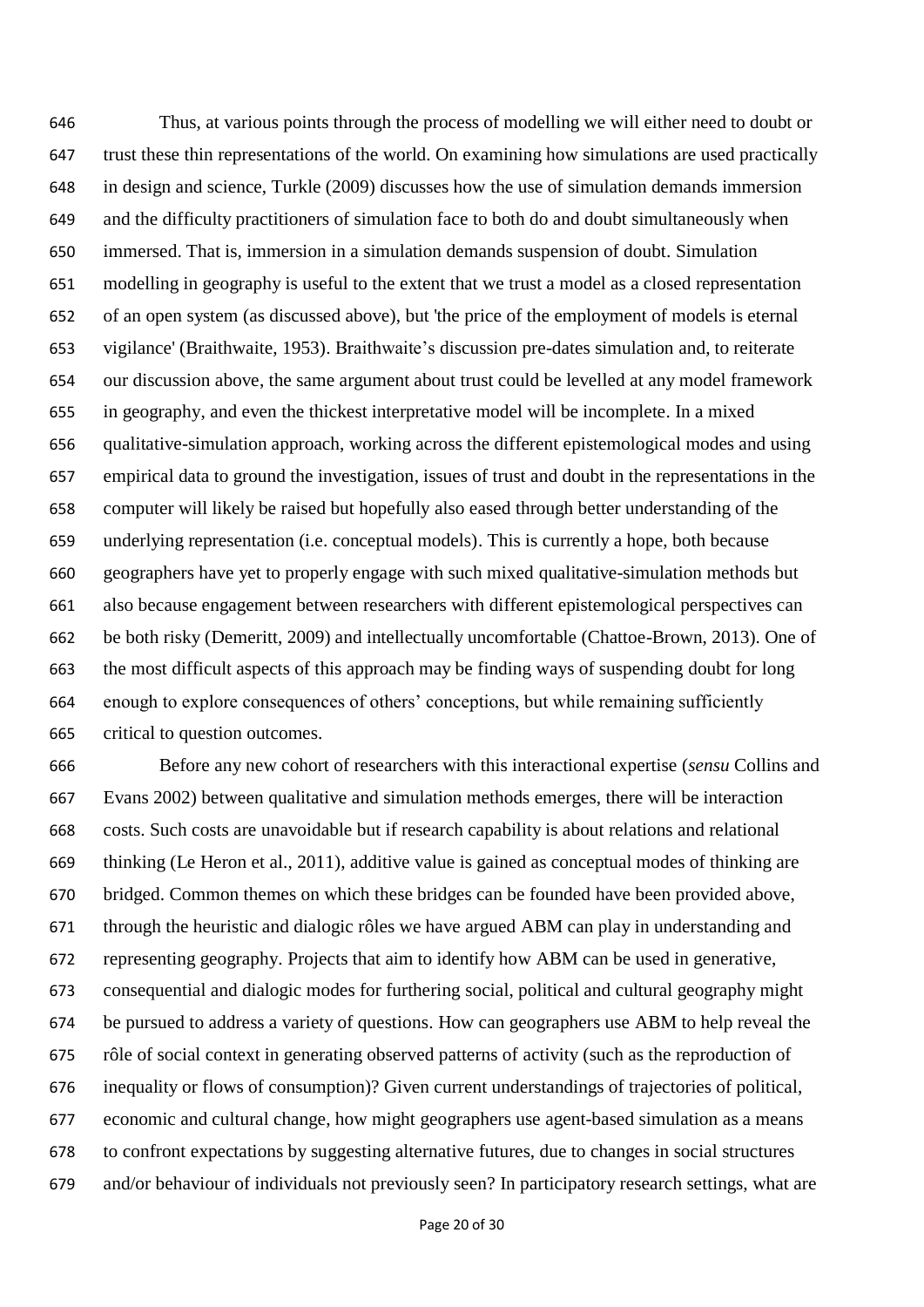- the opportunities and challenges for ABM to help individuals and groups to understand the impact of their local agency and on dynamics and change of broader social systems and structures? Furthermore, if agency is considered more collectively, arising from the process of participatory modelling (as in projects like the Ryedale flood-modelling example above), what would that mean for the nature of the heuristic and dialogic ideas presented above? Alternatively, how might new-found understandings by individuals about their agency be turned back to geographers to understand the rôle of agent-based simulation modelling itself as an agent of social change? We offer these questions to inspire new projects that iterate through qualitative and simulation approaches in a recursive way. Importantly, this exploration should see the process of (agent-based) simulation modelling as a practice, an *assemblage* of ideas, experiences, results and narratives; a way of fostering geographical understanding through thick and thin representation.
- **Acknowledgments**
- Add here
- 
- **References**
- Adams D (1979) *Hitchhiker's Guide to the Galaxy*. Pan Books, London.
- Agar M (2003) My kingdom for a function: Modeling misadventures of the innumerate.
- *Journal of Artificial Societies and Social Simulation* 6(3): 8 <http://jasss.soc.surrey.ac.uk/6/3/8.html>
- An L, Linderman M, Qi J, Shortridge A and Liu J (2005) Exploring complexity in a human- environment system: An agent-based spatial model for multidisciplinary and multiscale integration. *Annals of the Association of American Geographers* 95: 54-79.
- Axtell RL, Epstein JM, Dean JS, Gumerman GJ, Swedlund AC, Harburger J, Chakravarty S, Hammond R, Parker J and Parker M (2002) Population growth and collapse in a
- multiagent model of the Kayenta Anasazi in Long House Valley. *Proceedings of the National Academy of Sciences of the United States of America* 99: 7275-7279.
- Bailey C, White C and Pain R (1999) Evaluating qualitative research: dealing with the tension between `science' and `creativity' *Area* 31: 169-183.
- Ballas D, Kingston R, Stillwell J and Jin J (2007) Building a spatial microsimulation-based
- planning support system for local policy making. *Environment and Planning A*, 39(10): 2482-2499.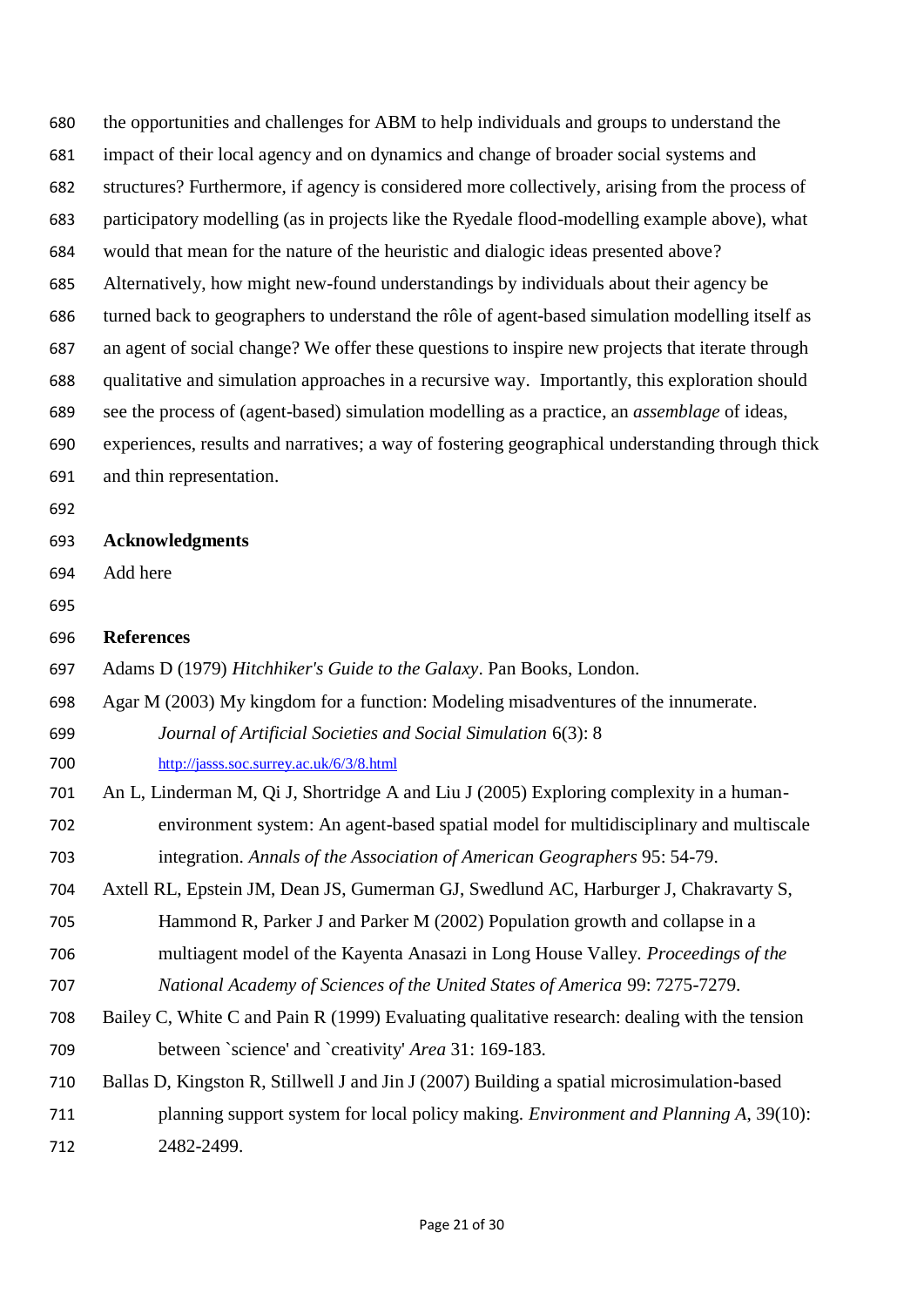- Barreteau O, Bousquet F and Attonaty JM (2001) Role-playing games for opening the black
- box of multi-agent systems: method and lessons of its application to Senegal River
- Valley irrigated systems. *Journal of Artificial Societies and Social Simulation* 4(2): 5 <http://jasss.soc.surrey.ac.uk/4/2/5.html>
- Baudrillard J (1983) *Simulations.* New York: Semiotext(e).
- Bedau MA (2009) The evolution of complexity. In: Barberhousse A, Morange M and Pradeu T (eds) *Mapping The Future of Biology*. London: Springer.
- Bithell M, Brasington J and Richards K (2008) Discrete-element, individual-based and agent-based models: Tools for interdisciplinary enquiry in geography? *Geoforum* 39: 625–642.
- Box GEP (1979) Robustness in the strategy of scientific model building. In: Launer RL and Wilkinson GN (eds) *Robustness in Statistics*. New York: Academic Press.
- Braithwaite RB (1953) *Scientific Explanation*. Cambridge: Cambridge University Press.
- Brown JD (2004) Knowledge, uncertainty and physical geography: towards the development of methodologies for questioning belief. *Transactions of the Institute of British Geographers* 29: 367-381.
- Carabine EA, Wainwright J and Twyman C (2014) Narratives of a Drought: Exploring Resilience in Kenya's Drylands. In: Kaminski B and Kolock G (eds) *Advances in Social Simulation.* Berlin: Springer.
- Carolan MS (2006) Do You See What I See? Examining the Epistemic Barriers to Sustainable Agriculture. *Rural Sociology* 71: 232-260.
- Castella JC, Trung TN and Boissau S (2005) Participatory simulation of land-use changes in the northern mountains of Vietnam: the combined use of an agent-based model, a role- playing game, and a geographic information system. *Ecology and Society* 10: 27 http://www.ecologyandsociety.org/vol10/iss1/art27/.
- Chattoe-Brown E (2013) Why Sociology Should Use Agent Based Modelling. *Sociological Research Online* 18: 3 http://www.socresonline.org.uk/18/3/3.html.
- Cheong SM, Brown DG, Kok K and Lopez-Carr D (2012) Mixed methods in land change research: towards integration. *Transactions of the Institute of British Geographers* 37: 8-
- 12.
- Chilvers J (2009) Deliberative and participatory approaches in environmental geography. In:
- Castree N, Demeritt D, Liverman D and Rhoads BL (Eds) *A Companion to*
- *Environmental Geography.* Chichester: Wiley-Blackwell.
- Clifford NJ (2008) Models in geography revisited. *Geoforum* 39: 675–686.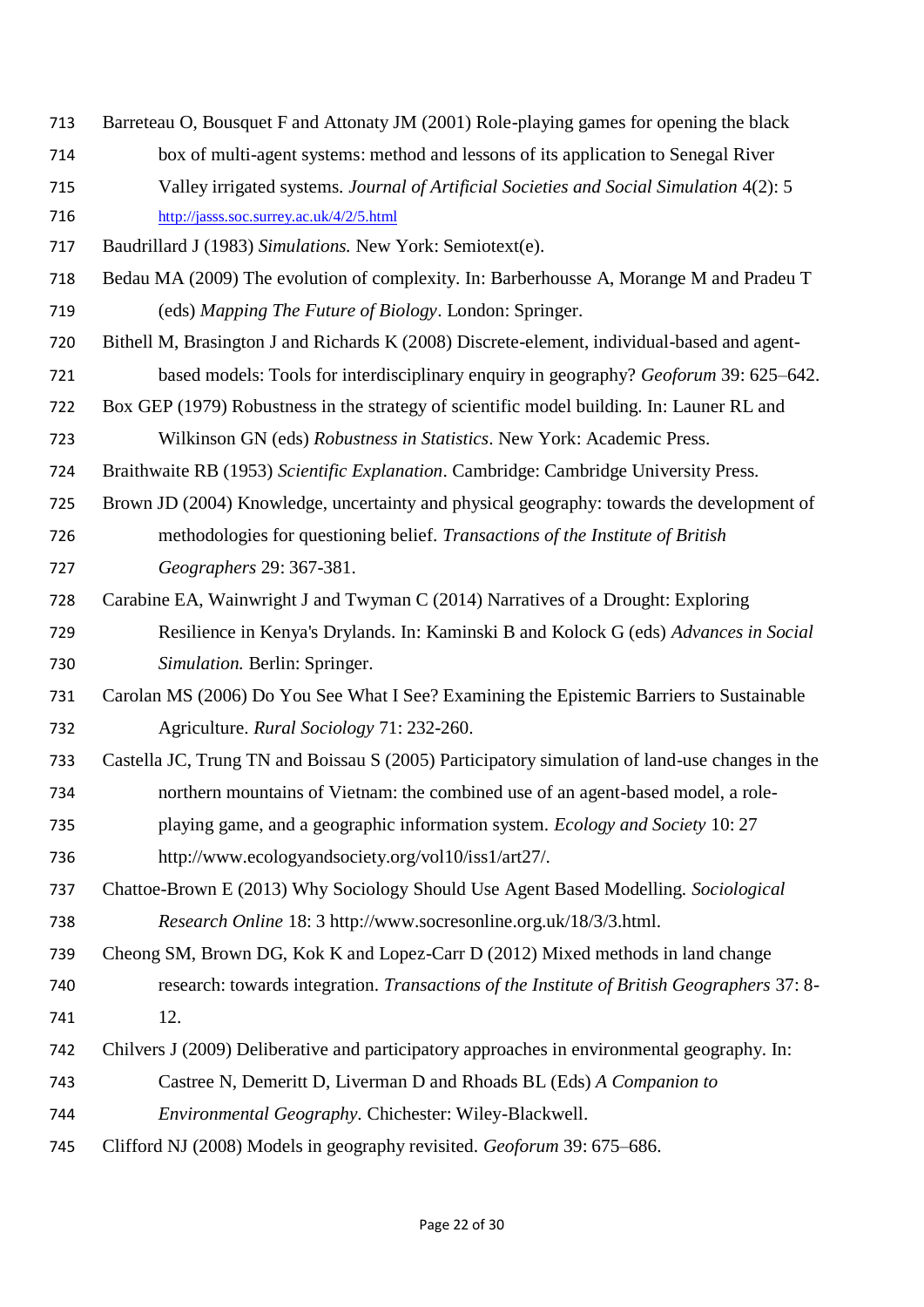- Collins HM and Evans R (2002) The third wave of science studies: Studies of expertise and experience. *Social Studies of Science* 32: 235-296.
- Cope M and Elwood S (2009) *Qualitative GIS: A Mixed Methods Approach* SAGE: London
- Creswell JW and Plano Clark V (2011) *Designing and Conducting Mixed Methods Research* SAGE: Thousand Oaks
- Cross M and Moscardini AO (1985) *Learning the Art of Mathematical Modelling*. John Wiley & Sons, Chichester.
- Deadman P, Robinson D, Moran E, and Brondizio E. (2004) Colonist household decision making and land-use change in the Amazon Rainforest: An agent-based simulation. *Environment and Planning B* 31: 693-710.
- DeLanda M (2002) *Intensive Science and Virtual Philosophy.* London: Continuum.
- DeLanda M (2006) *A New Philosophy of Society. Assemblage Theory and Social Complexity.* London: Bloomsbury.
- DeLanda M (2011) *Philosophy and Simulation: The Emergence of Synthetic Reason.* London: Continuum.
- Demeritt D (2009) From externality to inputs and interference: framing environmental research in geography. *Transactions of the Institute of British Geographers* 34: 3–11.
- Edmonds B (2001) The use of models-making MABS more informative. In: Moss S and Davidsson (Eds.) *Multi-agent-based simulation* 15–32 Springer: Berlin.
- Elwood S (2010) Mixed methods: Thinking, doing, and asking in multiple ways. *The SAGE Handbook of qualitative geography* 94–113.
- Epstein JM (2008) Why model? *Journal of Artificial Societies and Social Simulation* 11: 12 [http://jasss.soc.surrey.ac.uk/11/4/12.html.](http://jasss.soc.surrey.ac.uk/11/4/12.html)
- Epstein JM (1999) Agent-based computational models and generative social science. *Complexity* 4: 41–60.
- Epstein JM (2006) *Generative Social Science* Princeton University Press: Princeton, NY.
- Epstein JM and Axtell RL (1996) *Growing Artificial Societies.* Brookings Institution Press, Washington, DC.
- ESRC (2013) *International Benchmarking Review of UK Human Geography*. London: ESRC/RGS/AHRC.
- Evans TP and Kelley H (2008) Assessing the transition from deforestation to forest regrowth with an agent-based model of land cover change for south-central Indiana (USA). *Geoforum* 39(2): 819–832.
- Giddens A (1984) *The Constitution of Society* Polity Press: London.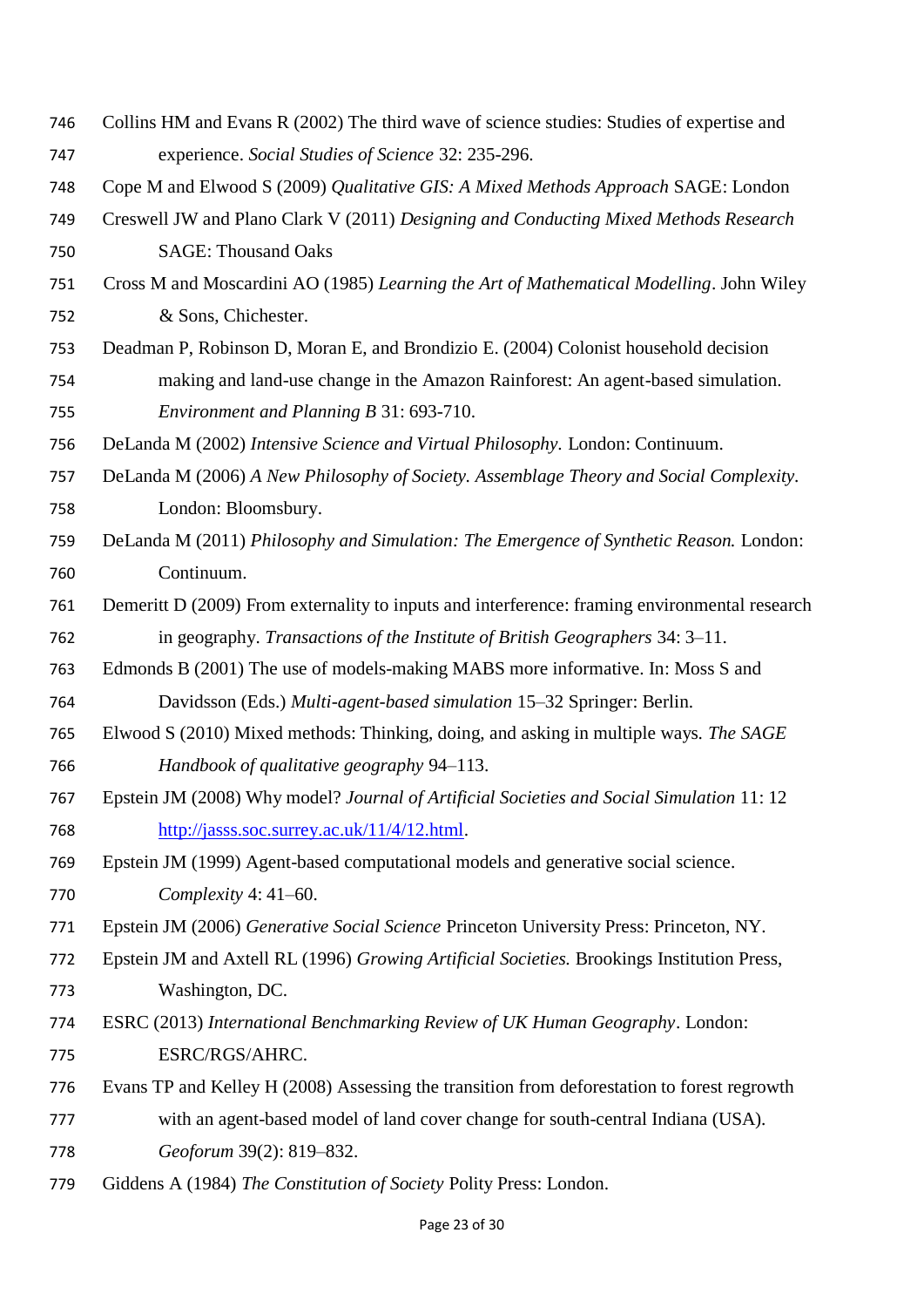- Gilbert N (2008) *Agent-Based Models*. London: SAGE.
- Gödel K (1931) Über formal unentscheidbare Sätze der Principia Mathematica und verwandter Systeme, I. *Monatshefte für Mathematik und Physik* 38: 173-198.
- Gomm R and Hammersley M (2001) Thick ethnographic description and thin models of complexity. *Annual Conference of the British Educational Research Association.*
- *University of Leeds* <http://www.leeds.ac.uk/educol/documents/00001820.htm>.
- Grauwin S, Goffette-Nagot F and Jensen P (2012) Dynamic models of residential segregation: an analytical solution. *Journal of Public Economics* 96(1): 124–141.
- Greene JC, Caracelli VJ and Graham WF (1989) Toward a conceptual framework for mixed-method evaluation designs. *Educational Evaluation and Policy Analysis* 11: 255-274.
- Grimm V, Berger U, Bastiansen F, et al. (2006) A standard protocol for describing individual-based and agent-based models. *Ecological Modelling* 198(1): 115–126.
- Grimm V, Berger U, DeAngelis DL, et al. (2010) The ODD protocol: A review and first update. *Ecological Modelling* 221(23): 2760–2768.
- Halpin B (1999) Simulation in sociology American Behavioral Scientist 42: 1488–1508.
- Harvey D (1972) Revolutionary and counter revolutionary theory in geography and the problem of ghetto formation. *Antipode* 4(2): 1–13.

Hayek FA (1974) *Nobel Prize Lecture: The Pretence of Knowledge.*

- http://www.nobelprize.org/nobel\_prizes/economics/laureates/1974/hayek-lecture.html.
- Heppenstall AJ, Crooks AT, See LM and Batty M (2012) *Agent-Based Models of Geographical Systems*. London: Springer.
- Hilborn R and Mangel M (1997) *The Ecological Detective: Confronting Models with Data* Princeton University Press: Princeton NY
- Hodges W (2013) Tarski's truth definitions. In: Zalta EN (Ed) *The Stanford Encyclopedia of Philosophy*. Spring ed., <http://plato.stanford.edu/archives/spr2013/entries/tarski-truth/>.
- Holland JH (1995) *Hidden order: How adaptation builds complexity*. Basic Books, New York.
- Hollander CD and Wu AS (2011) The current state of normative agent-based systems. *Journal of Artificial Societies and Social Simulation*, 14:6 <http://jasss.soc.surrey.ac.uk/14/2/6.html>.
- Knigge L and Cope M (2006) Grounded visualization: integrating the analysis of qualitative and quantitative data through grounded theory and visualization. *Environment and Planning A*, 38: 2021.
- Landström C, Whatmore SJ, Lane SN, Odoni NA, Ward N and Bradley S (2011) Coproducing flood risk knowledge: redistributing expertise in critical 'participatory modelling'. *Environment and Planning A* 43: 1617-1633.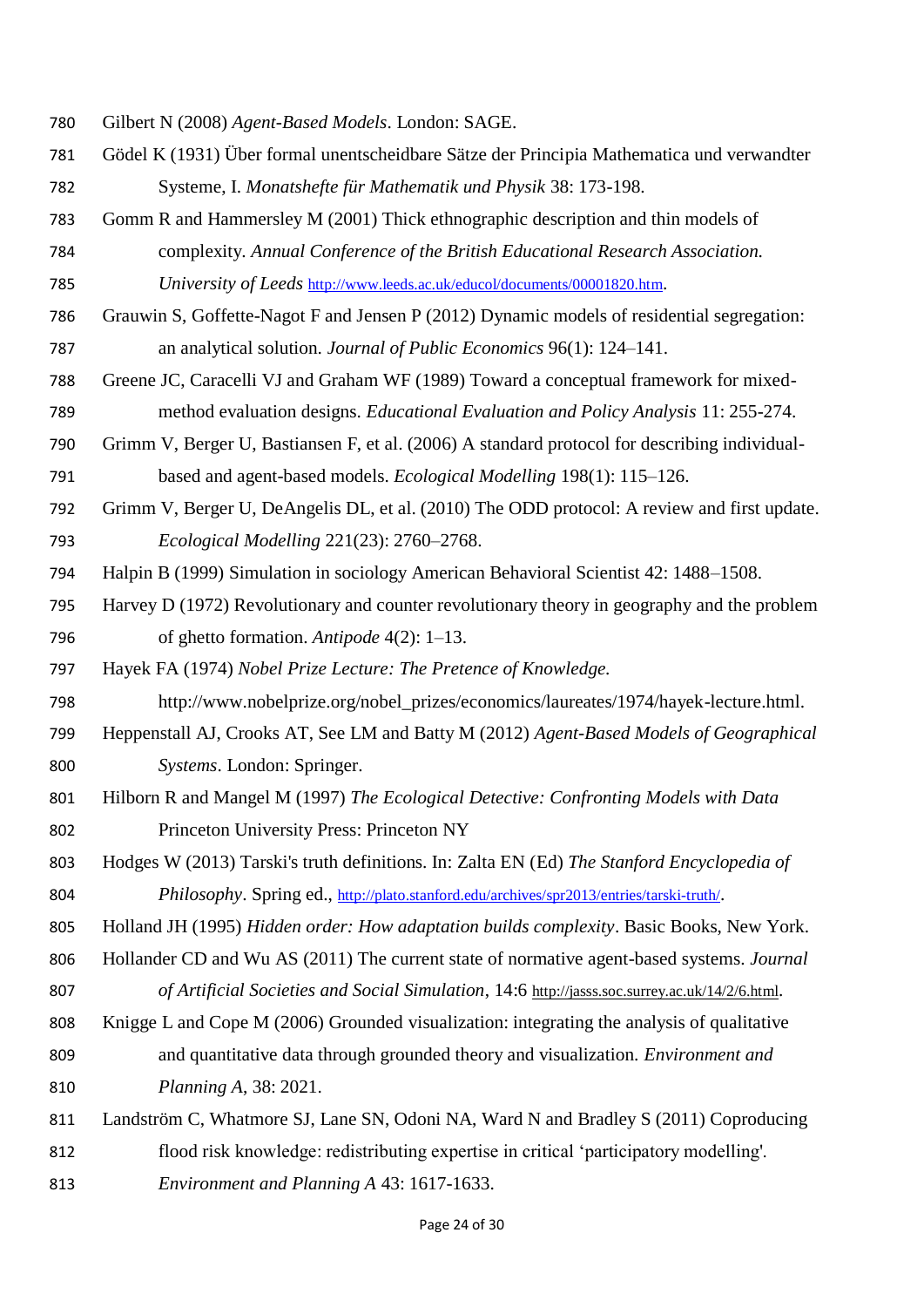- Lane SN (2001) Constructive comments on D Massey 'Space-time, "science" and the relationship between physical geography and human geography'. *Transactions of the Institute of British Geographers* 26: 243-256.
- Lane SN, Odoni, NA, Landström C, Whatmore SJ, Ward N and Bradley S (2011) Doing flood risk science differently: an experiment in radical scientific method. *Transactions of the Institute of British Geographers* 36: 15-36.
- Le Heron E, Le Heron R and Lewis N (2011) Performing research capability building in New Zealand's social sciences: capacity–capability insights from exploring the work of
- BRCSS's 'sustainability'theme, 2004–09. *Environment and Planning-Part A* 43: 1400.
- Macmillan W (1989) Modeling through: An afterword to Remodeling Geography. In:

Macmillan W (ed) *Remodeling Geography*. Oxford: Blackwell.

- Macy MW and Willer R (2002) From factors to actors: Computational sociology and agent-based modeling. *Annual Review of Sociology* 28: 143-166.
- Meltzer B (1962) *On Formally Undecidable Propositions of Principia Mathematica and Related Systems (Translation of the German original by Kurt Gödel, 1931)* New York: Basic Books.
- Miller JH and Page SE (2009) *Complex Adaptive Systems* Princeton University Press, Princeton, NY.
- Millington JDA, Butler T and Hamnett C (2014) Aspiration, Attainment and Success: An agent- based model of distance-based school allocation. *Journal of Artificial Societies and Social Simulation* 17: 10 http://jasss.soc.surrey.ac.uk/17/1/10.html.
- Millington JDA, O'Sullivan D and Perry GLW (2012) Model histories: Narrative explanation in generative simulation modelling. *Geoforum* 43(6): 1025–1034.
- Millington JDA, Romero Calcerrada R and Demeritt D (2011) Participatory evaluation of agent-based land-use models. *Journal of Land Use Science* 6(2-3): 195–210.
- Müller B, Balbi S, Buchmann CM, de Sousa L, Dressler G, Groeneveld, J, Klassert CJ, Bao
- Leg Q, Millington JDA, Nolzen H, Parker DC, Polhill JG, Schlüter M, Schulze J,
- Schwarz N, Sun Z, Taillandier P and Weise H (2014) Standardised and transparent
- model descriptions for agent-based models: Current status and prospects. *Environmental Modelling & Software* 55: 156–163.
- O'Sullivan D (2004) Complexity science and human geography. *Transactions of the Institute of British Geographers* 29(3): 282–295.
- O'Sullivan D (2008) Geographic information science: agent-based models. *Progress in Human Geography* 32(4): 541–550.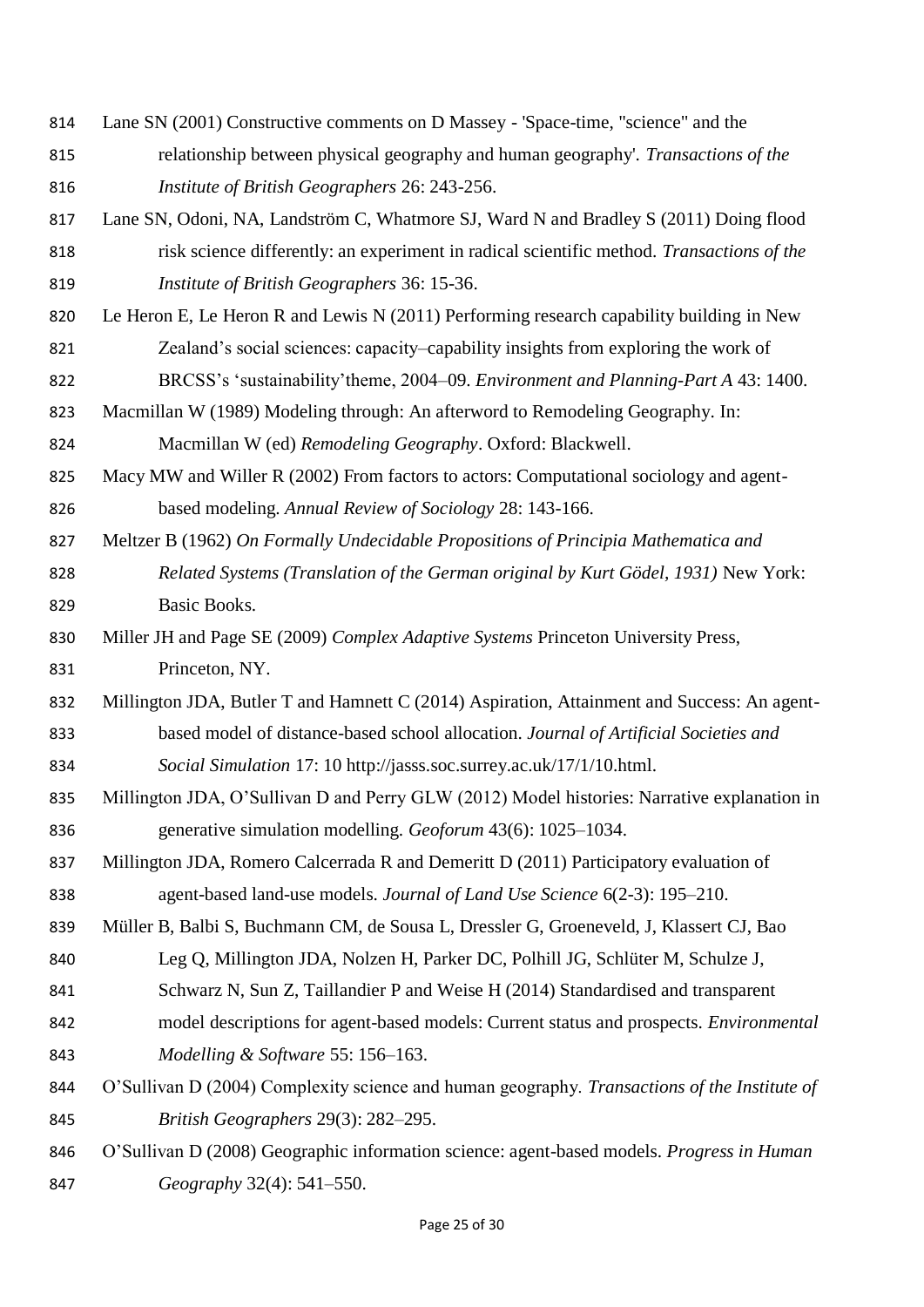- O'Sullivan D and Haklay M (2000) Agent-based models and individualism: is the world agent-based? *Environment and Planning A* 32(8): 1409–1425.
- O'Sullivan D, Millington JDA, Perry GLW and Wainwright J (2012) Agent-based models -
- because they're worth it? In: Heppenstall AJ, Crooks AT, See LM and Batty M (eds) *Agent-Based Models of Geographical Systems*. London: Springer.
- O'Sullivan D, Evans T, Manson S, Metcalf S, Ligmann-Zielinska A and Bone C (2015) Strategic directions for agent-based modeling: avoiding the YAAWN syndrome.
- *Journal of Land Use Science* DOI: 10.1080/1747423X.2015.1030463
- Pavlovskaya M (2006) Theorizing with GIS: a tool for critical geographies? *Environment and Planning A* 38: 2003.
- Philip LJ (1998) Combining quantitative and qualitative approaches to social research in human geography-an impossible mixture? *Environment and Planning A* 30: 261-276.
- Pollock JL (2008) Defeasible reasoning. In: Adler JE and Rips LJ (eds) *Reasoning: Studies of Human Inference and its Foundations.* Cambridge: Cambridge University Press.
- Portugali J (2006) Complexity theory as a link between space and place, *Environment and Planning A* 38: 647–664.
- Portugali J, Benenson I and Omer I (1997) Spatial cognitive dissonance and sociospatial emergence in a self-organizing city. *Environment and Planning B: Planning and Design* 24(2): 263–285.
- Sayer A (1982) Explanation in economic geography: abstraction versus generalization. *Progress in Human Geography* 6: 68-88.
- Sayer A (1992) *Method in Social Science.* London: Routledge.
- Schelling TC (1969) Models of segregation. *The American Economic Review* 59: 488-493.
- 871 Schmolke A, Thorbek P, DeAngelis DL and Grimm, V (2010) Ecological models supporting environmental decision making: a strategy for the future. *Trends in Ecology & Evolution* 25(8): 479–486.
- Schuurman N (2006) Formalization matters: Critical GIS and ontology research. *Annals of the Association of American Geographers* 96: 726-739.
- Simandan D (2010) Beware of contingency. *Environment and Planning D* 28: 388-396.
- Simon HA (1957) *Models of Man: Social and Rational.* London: John Wiley.
- Souchère V, Millair L, Echeverria J, Bousquet FO, Le Page C and Etienne M (2010) Co-
- constructing with stakeholders a role-playing game to initiate collective management of
- erosive runoff risks at the watershed scale. *Environmental Modelling & Software* 25:
- 1359-1370.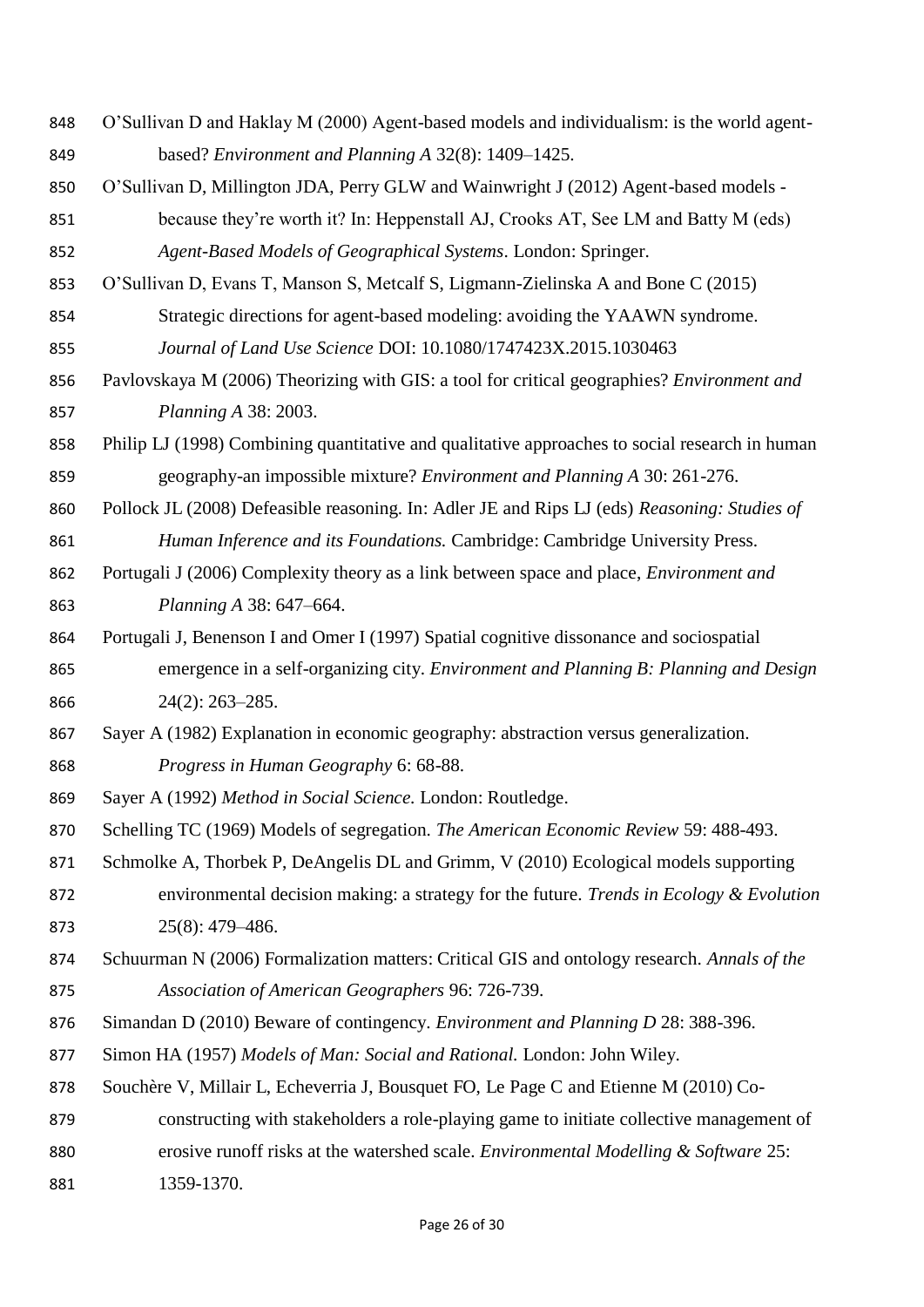- Thrift N (1999) The place of complexity, *Theory, Culture and Society* 16(3): 31–69.
- Tubaro P and Casilli AA (2010) 'An Ethnographic Seduction': How Qualitative Research and Agent-based Models can Benefit Each Other. *Bulletin de Méthodologie Sociologique* 106: 59-74.
- Turkle S (1984) *The Second Self. Computers and the Human Spirit*. Simon and Schuster, New York.
- Turkle S (2009) *Simulation and its Discontents*. MIT Press, Cambridge MA.
- van der Leeuw SE (2004) Why model? *Cybernetics and Systems* 35: 117-128.
- Wainwright J (2008) Can modelling enable us to understand the role of humans in landscape evolution? *Geoforum* 39(2): 659–674.
- Wainwright J and Millington JDA (2010) Mind, the gap in landscape-evolution modelling. *Earth Surface Processes and Landforms* 35: 842–855.
- Waldherr A and Wijermans N (2013) Communicating social simulation models to sceptical minds *Journal of Artificial Societies and Social Simulation* 16(4): 13 <http://jasss.soc.surrey.ac.uk/16/4/13.html>.
- Warf B (2002) The way it wasn't: Alternative histories, contingent geographies. In: Kitchin R and Kneale J (eds) *Lost in Space: Geographies of Science Fiction.* London: Continuum International Publishing Group.
- Weiss G (ed.) (2013) *Multiagent Systems*. Second Edition. MIT Press, Cambridge, MA.
- Winsberg E (2010) *Science in the Age of Computer Simulation* Chicago: Chicago University Press.
- Zellner ML (2008) Embracing complexity and uncertainty: the potential of agent-based modeling for environmental planning and policy. *Planning Theory & Practice* 9: 437- 457.
- Zellner ML, Lyons LB, Hoch CJ, Weizeorick J, Kunda C and Milz DC (2012) Modeling, Learning, and Planning Together: An Application of Participatory Agent-based Modeling to Environmental Planning. *URISA Journal* 24: 77-92.
-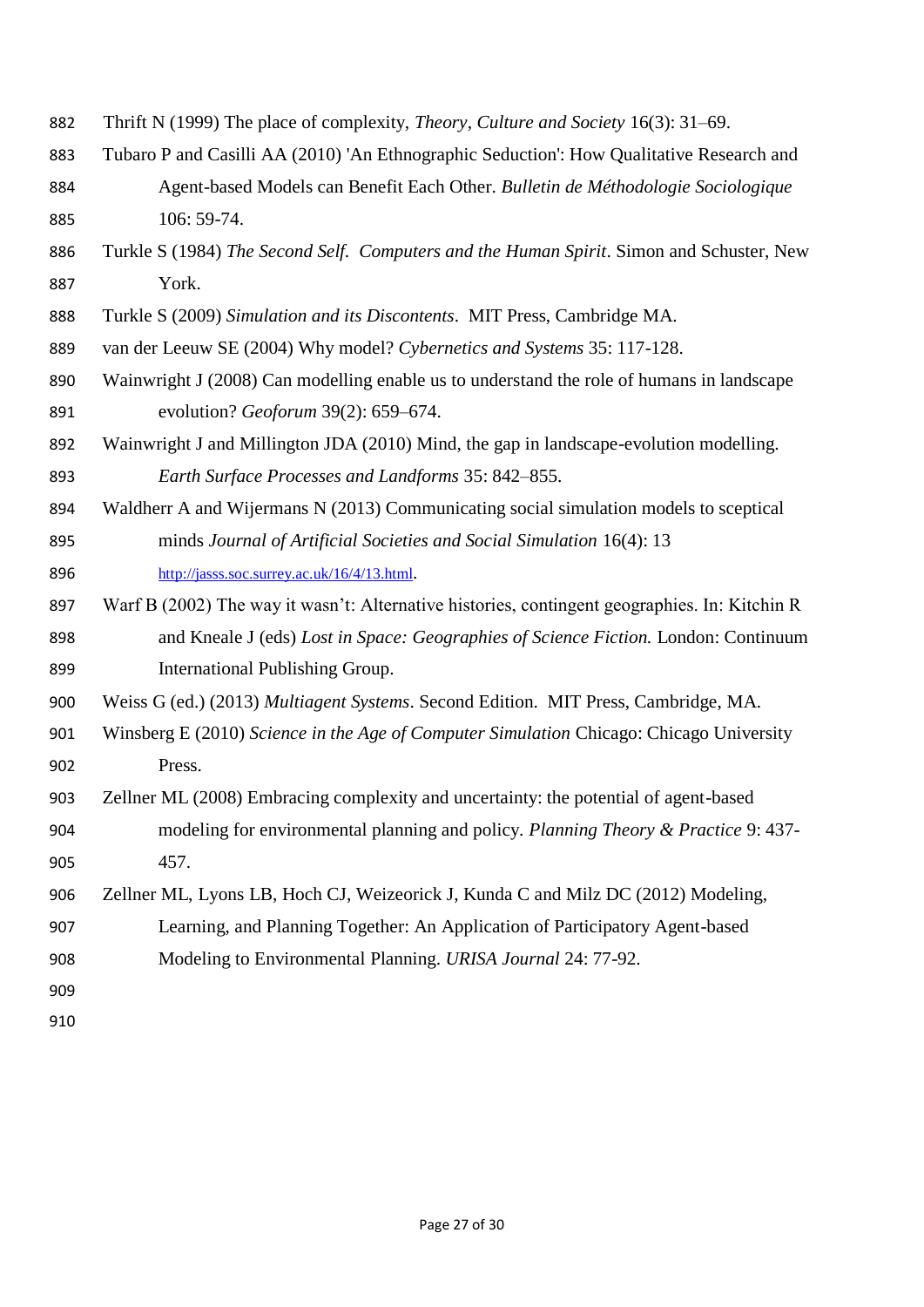| Mixed Qualitative-Quantitative*                                                      | <b>Implications for Mixed Qualitative-Simulation</b> |
|--------------------------------------------------------------------------------------|------------------------------------------------------|
| Triangulation of results; convergence,                                               | Triangulation of results; e.g. corroboration of      |
| corroboration, correspondence between                                                | structures and relationships to identify likely      |
| methods.                                                                             | processes.                                           |
| Complementarity of results; elaboration,                                             | Complementarity of results; e.g. common or           |
| enhancement, illustration, clarification                                             | alternative interpretation of outputs, results       |
| between methods.                                                                     | and analysis between methods                         |
| Development of results and data; inform                                              | Development of results and data; via                 |
| sampling, implementation, measurement                                                | continued iterative use of both approaches for       |
| decisions between methods.                                                           | theory and understanding.                            |
| <i>Initiation</i> of questions; discovery of                                         | <i>Initiation</i> of questions and new research      |
| contradiction, new perspectives, recasting                                           | directions; e.g. through unique observations or      |
| questions                                                                            | unexpected results                                   |
| <i>Expansion</i> of inquiry; extend breadth and                                      | Expansion of inquiry; e.g. across scales or          |
| range using different methods.<br>$*E_{\text{mean}}$ $C_{\text{mean}}$ at al. (1000) | subject areas                                        |

# 911 **Table I. Comparison of alternative mixed method approaches**

912 \*From Greene et al. (1989)

913

914